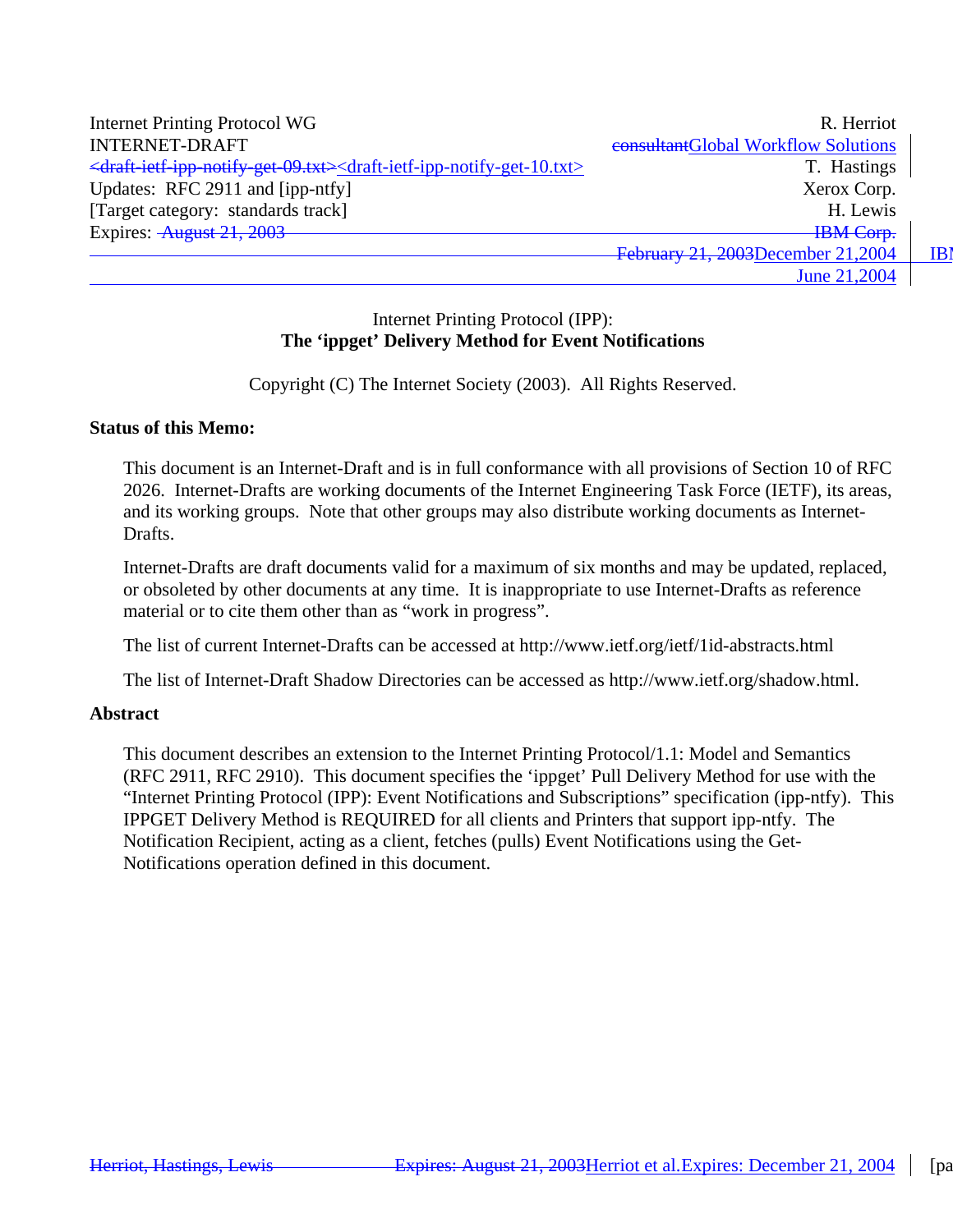## **Table of Contents**

| Harriot Hactings Lawis<br><b>HUIHUL, HUBUHIAD, LUWID</b> | $F$ $\frac{1}{2}$ $\frac{1}{2}$ $\frac{1}{2}$ $\frac{1}{2}$ $\frac{1}{2}$ $\frac{1}{2}$ $\frac{1}{2}$ $\frac{1}{2}$ $\frac{1}{2}$ $\frac{1}{2}$ $\frac{1}{2}$ $\frac{1}{2}$ $\frac{1}{2}$ $\frac{1}{2}$ $\frac{1}{2}$ $\frac{1}{2}$ $\frac{1}{2}$ $\frac{1}{2}$ $\frac{1}{2}$ $\frac{1}{2}$ $\frac{1}{2}$ $\frac{1}{2$<br>T | <del>fpage 17</del> Herriot et al. |
|----------------------------------------------------------|-----------------------------------------------------------------------------------------------------------------------------------------------------------------------------------------------------------------------------------------------------------------------------------------------------------------------------|------------------------------------|
|                                                          | Expires: December 21, 2004                                                                                                                                                                                                                                                                                                  | [ $page 2$ ]                       |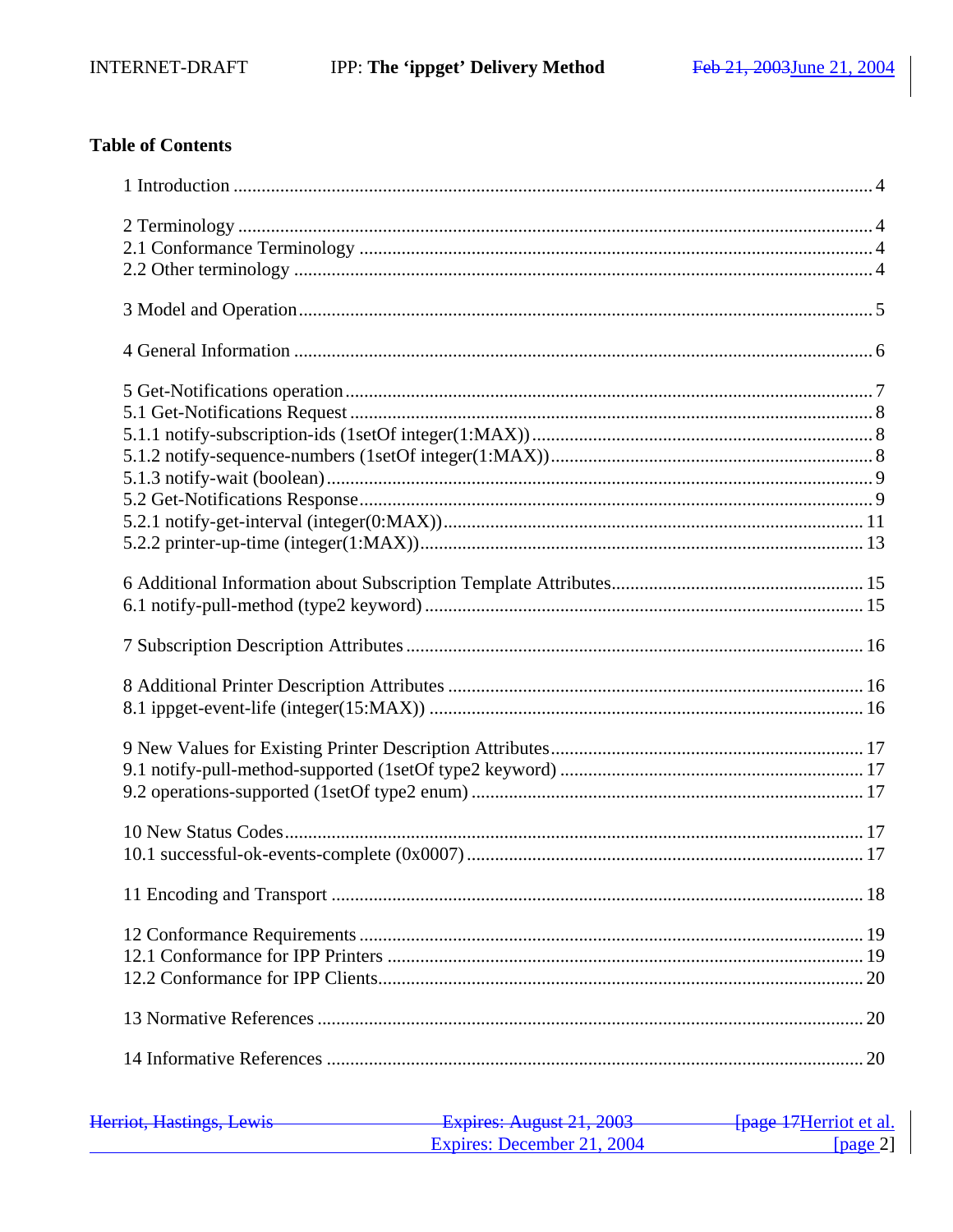| 15.2 Delivery Method and Additional keyword attribute value registrations for existing attributes 22 |
|------------------------------------------------------------------------------------------------------|
|                                                                                                      |
|                                                                                                      |
|                                                                                                      |
|                                                                                                      |
|                                                                                                      |
|                                                                                                      |
|                                                                                                      |

## **Table of Tables**

| Table 1 - Information about the Delivery Method 6Table 1 - Information about the Delivery Method |  |
|--------------------------------------------------------------------------------------------------|--|
|                                                                                                  |  |
|                                                                                                  |  |
|                                                                                                  |  |
|                                                                                                  |  |
| Table 5 – Combinations of Events and Subscribed Events for "job-impressions-completed" 15        |  |
|                                                                                                  |  |
|                                                                                                  |  |
|                                                                                                  |  |

| Harriot Haetings Lawis  | Evnirac: $\Lambda$ ugust 21 2003 | <del>[page 17</del> Herriot et al. |
|-------------------------|----------------------------------|------------------------------------|
| Hennot, Hastings, Lewis | T                                |                                    |
|                         | Expires: December 21, 2004       | [ $page 3$ ]                       |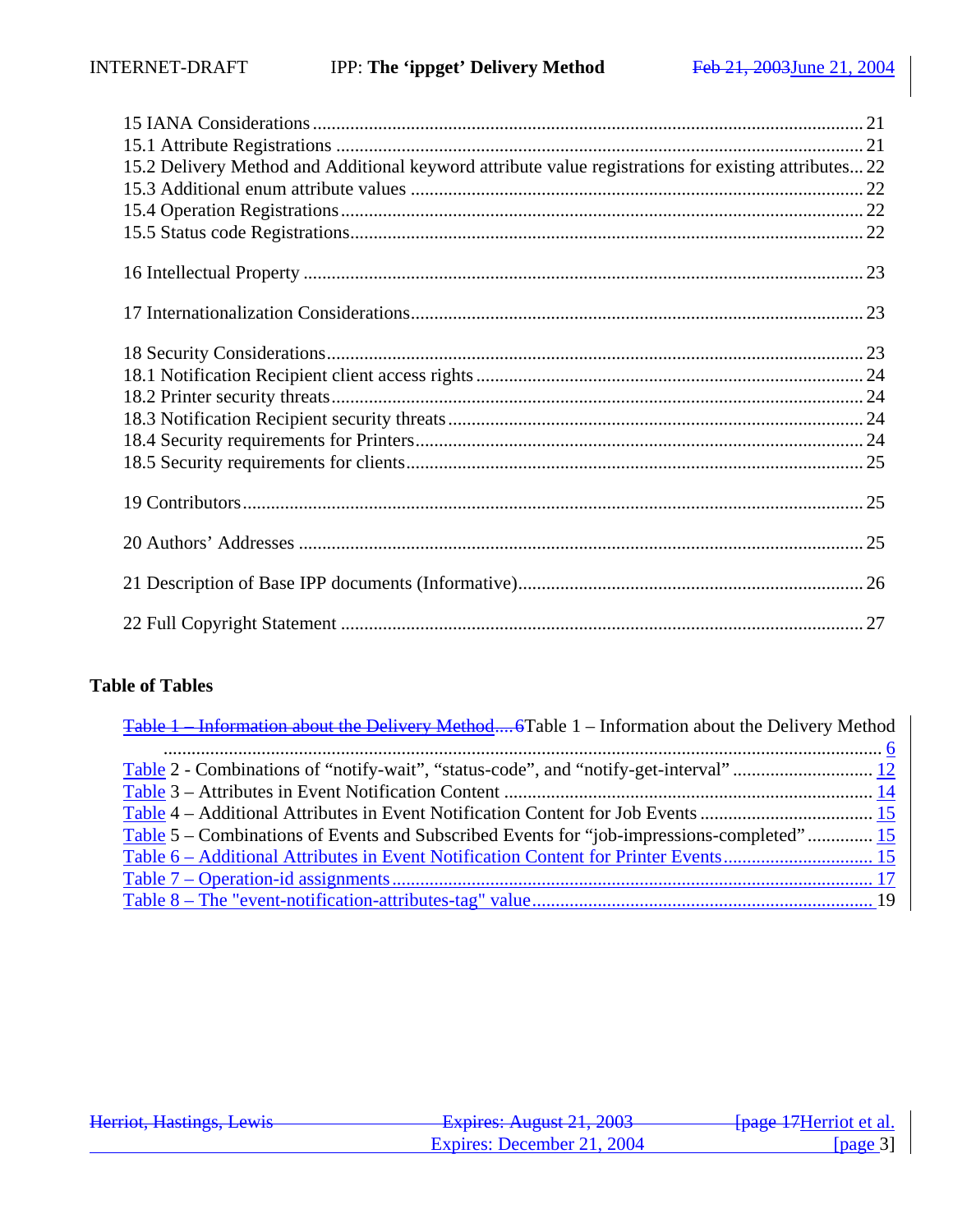## **1 Introduction**

This document describes an extension to the Internet Printing Protocol/1.1: Model and Semantics [RFC 2911], [RFC 2910]. This document specifies the 'ippget' Pull Delivery Method for use with the "Internet Printing Protocol (IPP): Event Notifications and Subscriptions" specification [ipp-ntfy]. This IPPGET Delivery Method is REQUIRED for all clients and Printers that support [ipp-ntfy]. The Notification Recipient, acting as a client, fetches (pulls) Event Notifications using the Get-Notifications operation defined in this document. For a description of the base IPP documents, see section 21 of this document. For a description of the IPP Event Notification Model, see [ipp-ntfy].

With this Pull Delivery Method, when an Event occurs, the Printer saves the Event Notification for a period of time called the Event Life. The Notification Recipient fetches (pulls) the Event Notifications using the Get-Notifications operation. This operation causes the Printer to return all Event Notifications held for the specified Subscription object(s). If the Notification Recipient has selected the **Event Wait Mode** option to wait for additional Event Notifications, the Printer MAY continue to return Event Notifications to the Notification Recipient as asynchronous Get-Notification responses as Events occur using the transaction originated by the Notification Recipient.

The Notification Recipient can terminate **Event Wait Mode** (without closing the connection) by supplying the "notify-wait" (boolean) attribute with a 'false' value in a subsequent Get-Notifications request. Similarly, the Printer can terminate **Event Wait Mode** (without closing the connection) by returning the "notify-get-interval" (integer) operation attribute in a Get-Notifications response which tells the Notification Recipient how long to wait before trying again.

## **2 Terminology**

This section defines the following terms that are used throughout this document:

### **2.1 Conformance Terminology**

Capitalized terms, such as **MUST, MUST NOT, REQUIRED, SHOULD, SHOULD NOT, MAY, NEED NOT, and <b>OPTIONAL**, have special meaning relating to conformance as defined in RFC 2119 [RFC2119] and [RFC2911] section 12.1. If an implementation supports the extension defined in this document, then these terms apply; otherwise, they do not. These terms define conformance to *this document only*; they do not affect conformance to other documents, unless explicitly stated otherwise.

### **2.2 Other terminology**

This document uses the same terminology as [RFC2911], such as "**client**", "**Printer**", "**Job**", "**attribute**", "**attribute value**", "**keyword**", "**operation**", "**request**", "**response**", and "**support**" with the same meanings. This document also uses terminology defined in [ipp-ntfy], such as "**Subscription (object)"**, "**Notification Recipient"**, "**Event"**, "**Event Notification"**, "**Compound Event Notification",** "**Event Life**", and "**Event Notification Attribute Group**" with the same meanings. In addition, this document defines the following terms for use in this document:

| Harriot Hactings Lawis<br>Hernot, Hastings, Lewis | Evnirac: $\Lambda$ ugust 21 2003<br><u>- L'Aprico, August 21, 2005</u> | <del>[page 17</del> Herriot et al. |
|---------------------------------------------------|------------------------------------------------------------------------|------------------------------------|
|                                                   | Expires: December 21, 2004                                             | [page 4]                           |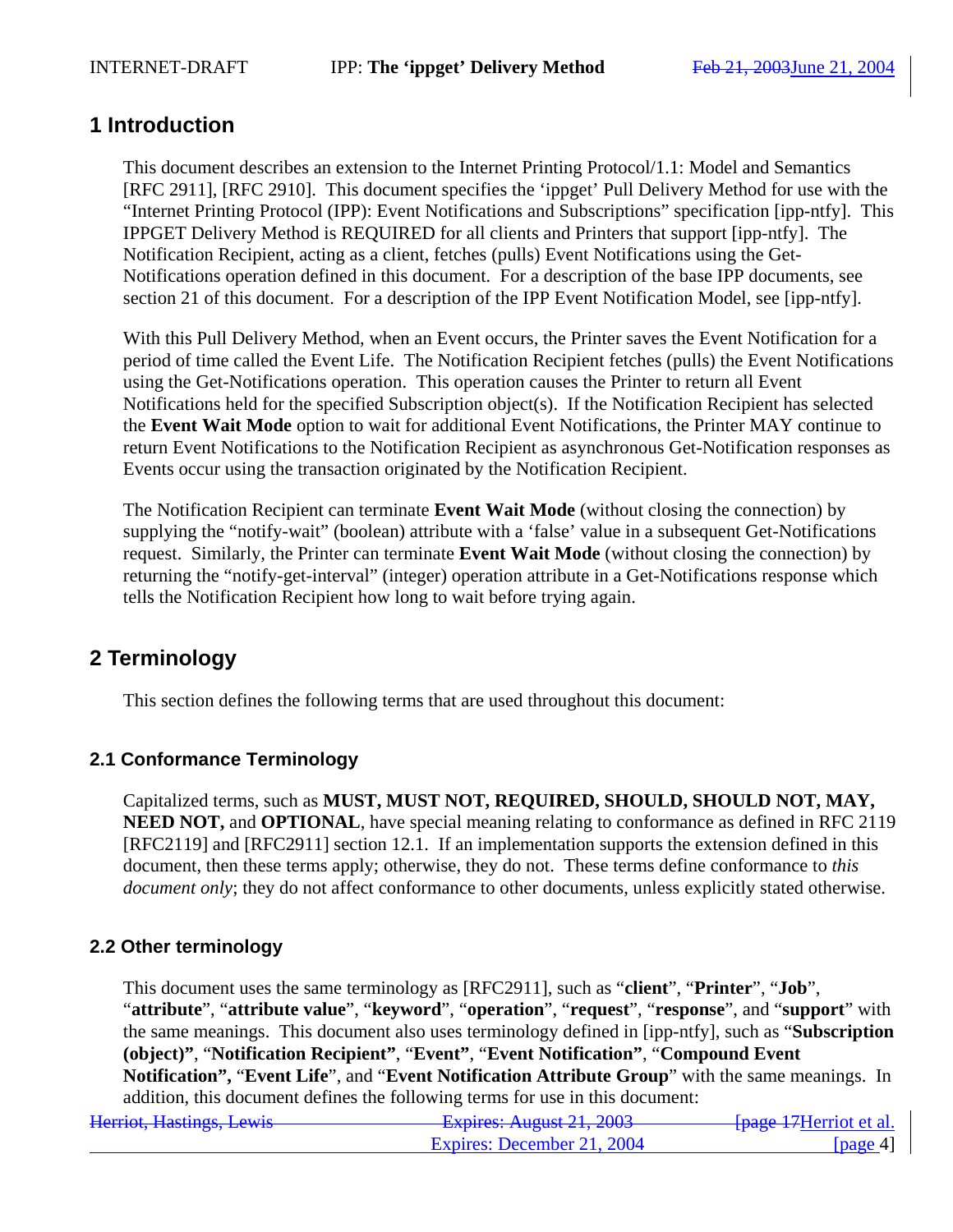**Event Wait Mode:** The mode requested by a Notification Recipient client in its Get-Notifications Request and granted by a Printer to keep the connection open while the Printer sends subsequent Event Notifications to the Notification Recipient as they occur as additional Get-Notification operation responses.

## **3 Model and Operation**

In a Subscription Creation Operation, when the "notify-pull-method" attribute is present and has the 'ippget' keyword value, the client is requesting that the Printer use the 'ippget' Pull Delivery Method for the Event Notifications associated with the new Subscription Object.

When an Event occurs, the Printer MUST generate an Event Notification and MUST assign it the Event Life. The Printer MUST hold an Event Notification for its assigned Event Life.

When a Notification Recipient wants to receive Event Notifications for a Subscription object, it performs the Get-Notifications operation supplying the Subscription object's subscription-id, which causes the Printer to return all un-expired Event Notifications held for that Subscription object. If the Notification Recipient has selected the **Event Wait Mode** option to wait for additional Event Notifications, the response to the Get-Notifications request continues indefinitely as the Printer continues to send Event Notifications in the response as Events occur for that Subscription object.

When the Notification Recipient requests Event Notifications for per-Job Subscription Objects, the Notification Recipient typically performs the Get-Notifications operation within a second of performing the Subscription Creation operation. Because the Printer MUST save Event Notifications for at least 15 seconds (see section 8.1), the Notification Recipient is unlikely to miss any Event Notifications that occur between the Subscription Creation and the Get-Notifications operation.

The 'ippget' Delivery Method is designed primarily for (1) a client that wants to get Events (from the job's per-Job Subscription object) for a job that it has submitted and (2) for a privileged client that wants to get all job or printer Events from a per-Printer Subscription object.

| Harriot Hactings Lawis<br>Hemot, Hastings, Lewis | $F$ $V$ nirac: August 21, 2002<br><del>12 phos. August 21, 2003</del> | <del>- [page 17</del> Herriot et al. |
|--------------------------------------------------|-----------------------------------------------------------------------|--------------------------------------|
|                                                  | Expires: December 21, 2004                                            | [ $page 5$ ]                         |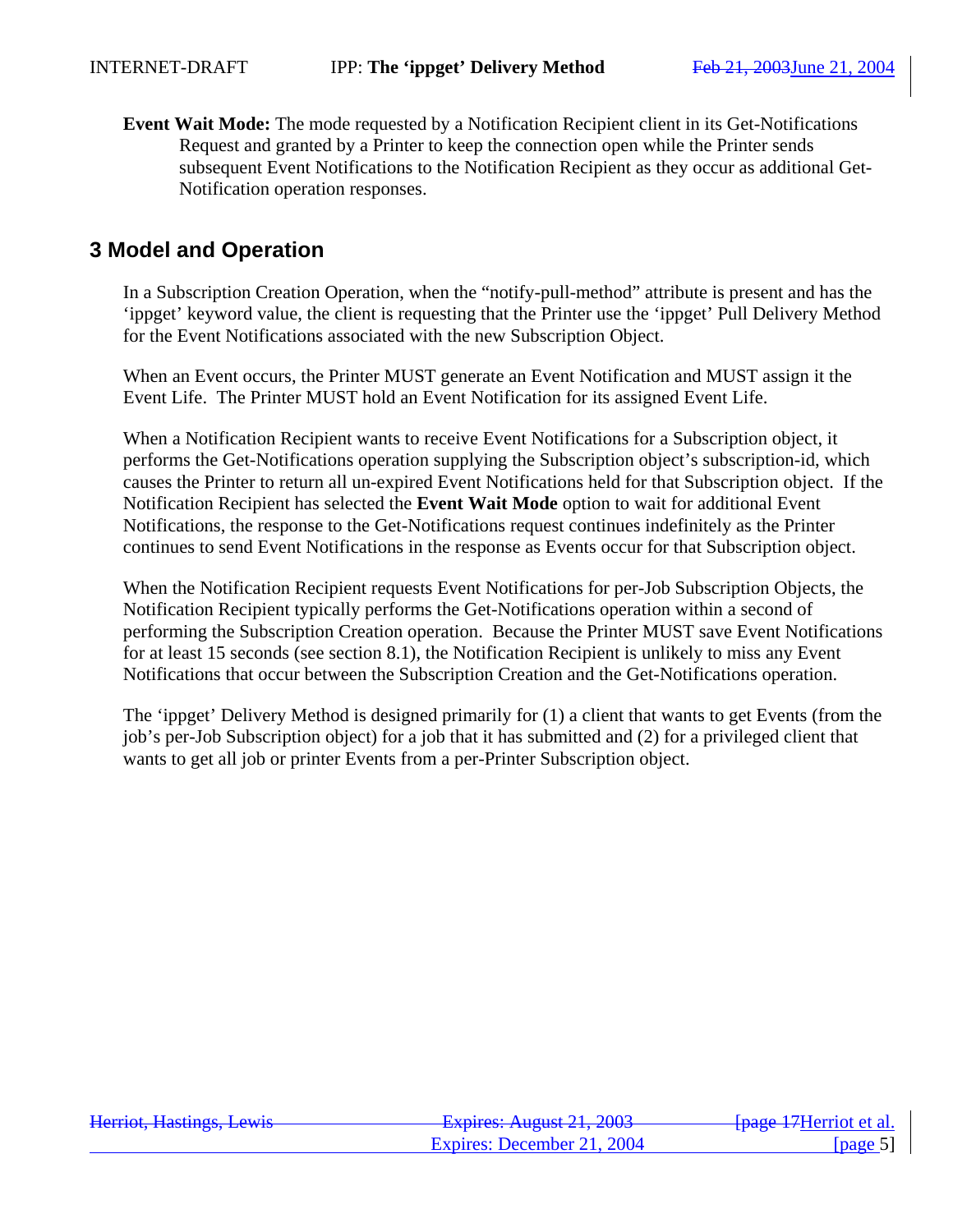# **4 General Information**

If a Printer supports this Delivery Method, the following are its characteristics.

| Table 1 – Information about the Delivery Method |  |
|-------------------------------------------------|--|
|-------------------------------------------------|--|

|    | Document Method Conformance Requirement                                                                                                                                                                                                                                                                                                                                                                                                                     | Delivery Method Realization                                                                                                       |
|----|-------------------------------------------------------------------------------------------------------------------------------------------------------------------------------------------------------------------------------------------------------------------------------------------------------------------------------------------------------------------------------------------------------------------------------------------------------------|-----------------------------------------------------------------------------------------------------------------------------------|
| 1. | What is the URL scheme name for the Push Delivery<br>Method or the keyword method name for the Pull<br>Delivery Method?                                                                                                                                                                                                                                                                                                                                     | 'ippget' keyword method name                                                                                                      |
| 2. | Is the Delivery Method REQUIRED, RECOMMENDED<br>or OPTIONAL for an IPP Printer to support?                                                                                                                                                                                                                                                                                                                                                                  | <b>REQUIRED</b>                                                                                                                   |
| 3. | What transport and delivery protocols does the Printer<br>use to deliver the Event Notification Content, i.e., what is<br>the entire network stack?                                                                                                                                                                                                                                                                                                         | IPP with one new operation.                                                                                                       |
| 4. | Can several Event Notifications be combined into a<br><b>Compound Event Notification?</b>                                                                                                                                                                                                                                                                                                                                                                   | Yes.                                                                                                                              |
| 5. | Is the Delivery Method initiated by the Notification<br>Recipient (pull), or by the Printer (push)?                                                                                                                                                                                                                                                                                                                                                         | This Delivery Method is a pull<br>method with aspects of a push<br>method, though the Printer does not<br>initiate the operation. |
| 6. | Is the Event Notification content Machine Consumable or<br>Human Consumable?                                                                                                                                                                                                                                                                                                                                                                                | <b>Machine Consumable</b>                                                                                                         |
| 7. | What section in this document answers the following<br>question? For a Machine Consumable Event Notification,<br>what is the representation and encoding of values defined<br>in section 9.1 of [ipp-ntfy] and the conformance<br>requirements thereof? For a Human Consumable Event<br>Notification, what is the representation and encoding of<br>pieces of information defined in section 9.2 of [ipp-ntfy]<br>and the conformance requirements thereof? | Section 5                                                                                                                         |
| 8. | What are the latency and reliability of the transport and<br>delivery protocol?                                                                                                                                                                                                                                                                                                                                                                             | Same as IPP and the underlying<br><b>HTTP</b> transport                                                                           |
| 9. | What are the security aspects of the transport and<br>delivery protocol, e.g., how it is handled in firewalls?                                                                                                                                                                                                                                                                                                                                              | Same as IPP and the underlying<br>HTTP transport and in the same<br>direction, so no new firewall<br>considerations.              |
|    | 10. What are the content length restrictions?                                                                                                                                                                                                                                                                                                                                                                                                               | None                                                                                                                              |
|    | 11. What are the additional values or pieces of information<br>that a Printer sends in an Event Notification content and<br>the conformance requirements thereof?                                                                                                                                                                                                                                                                                           | None                                                                                                                              |
|    | 12. What are the additional Subscription Template and/or<br>Subscription Description attributes and the conformance<br>requirements thereof?                                                                                                                                                                                                                                                                                                                | None                                                                                                                              |
|    | Herriot, Hastings, Lewis<br>Expires: August 21, 2003                                                                                                                                                                                                                                                                                                                                                                                                        | <b>[page 17</b> Herriot et al.                                                                                                    |
|    | Expires: December 21, 2004                                                                                                                                                                                                                                                                                                                                                                                                                                  | [page $6$ ]                                                                                                                       |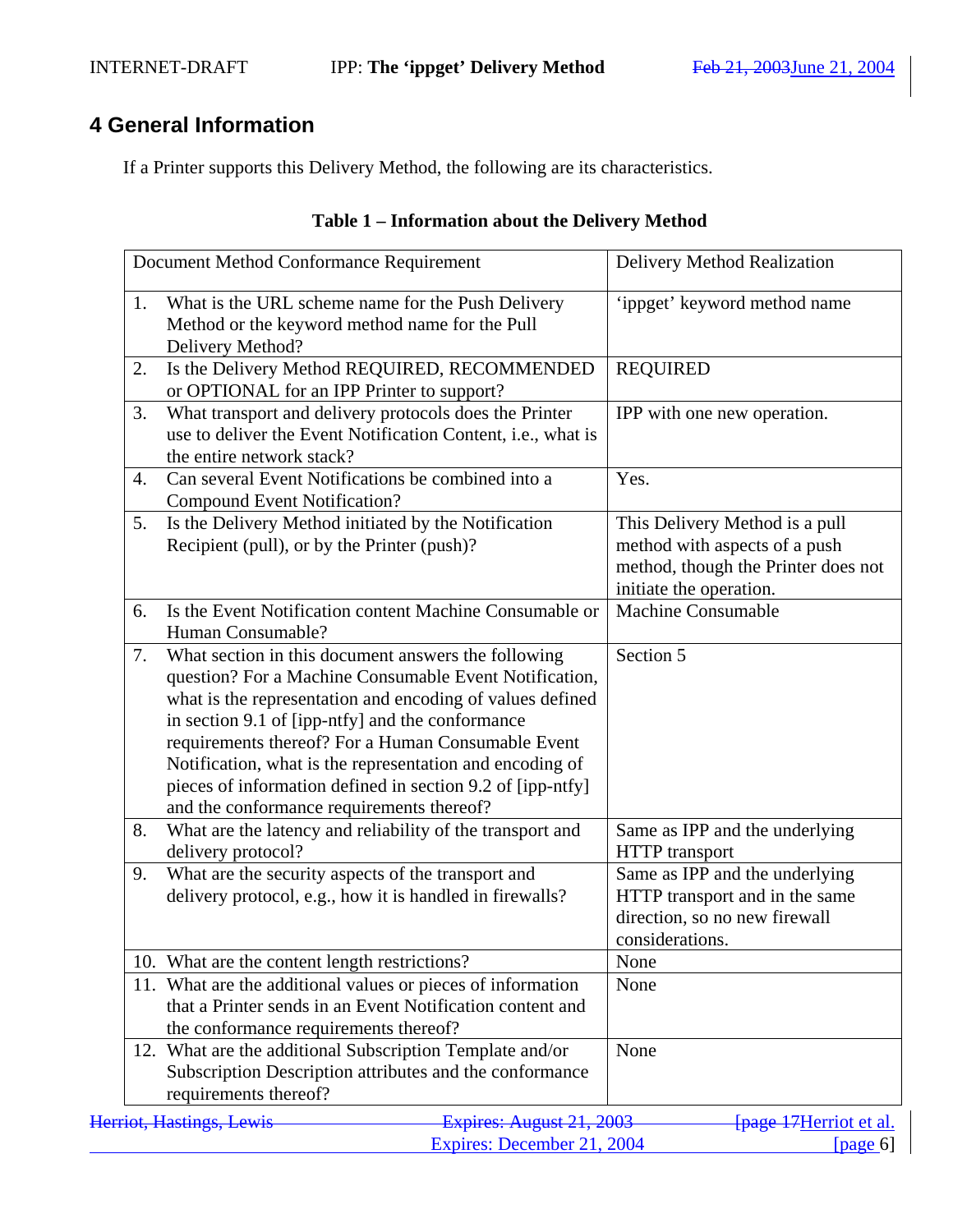| 13. What are the additional Printer Description attributes and   "ipp-event-life" (integer (15: MAX)) |  |
|-------------------------------------------------------------------------------------------------------|--|
| the conformance requirements thereof?                                                                 |  |

## **5 Get-Notifications operation**

This operation is issued by a client acting in the role of a Notification Recipient requesting the Printer to return all Event Notifications held for the identified Subscription object(s).

A Printer MUST support this operation, MUST accept the request in any state (see [RFC2911] "printer-state" and "printer-state-reasons" attributes), and MUST remain in the same state with the same "printer-state-reasons" values.

When a Printer performs this operation, it MUST return all and only those Event Notifications:

- 1. Whose associated Subscription Object's "notify-subscription-id" Subscription Description attribute equals one of the values of the "notify-subscription-ids" (1setOf integer(1:MAX)) operation attribute AND
- 2. Whose associated Subscription Object's contains the "notify-pull-method" attribute and it has the 'ippget' keyword value AND
- 3. Whose "notify-sequence-number" is equal to or greater than the corresponding value of the "notify-sequence-numbers (1setOf integer(1:MAX)) operation attribute, if supplied AND
- 4. Whose Event Life has not yet expired AND
- 5. Where the Notification Recipient client has read-access rights to the identified Subscription Object (see *Access Rights* paragraph below).

The Notification Recipient client MUST either: (a) request **Event Wait Mode** by supplying the "notify-wait" operation attribute with a 'true' value or (b) suppress Event Wait Mode by omitting the "notify-wait" operation attribute or by supplying it with a 'false' value. In order to terminate Event Wait Mode subsequently, the Notification Recipient client MUST close the connection. In order to terminate **Event Wait Mode**, the Printer MUST either (a) return the "notify-get-interval" operation attribute in a Get-Notifications response (RECOMMENDED behavior) or (b) close the connection. The "notify-get-interval" operation attributes tells the Notification Recipient how long to wait before trying a subsequent Get-Notifications request.

*Access Rights:* The authenticated user (see [RFC2911] section 8.3) performing this operation MUST be (1) the owner of each Subscription Object identified by the "notify-subscription-ids" operation attribute (see section 5.1.1), (2) an operator or administrator of the Printer (see [RFC2911] Sections 1 and 8.5), or (3) be otherwise authorized by the Printer's administrator-configured security policy to request Event Notifications from the target Subscription Object(s). Otherwise, the IPP Printer MUST reject the operation and return: 'client-error-forbidden', 'client-error-not-authenticated', or 'clienterror-not-authorized' status code as appropriate. Furthermore, the Printer's security policy MAY limit

| Harriot Hactings Lawis<br>Hennot, Hastings, Lewis | Evnirac: $\Lambda$ ugust 21 2003<br>$\frac{1}{4}$ $\frac{1}{4}$ $\frac{1}{4}$ $\frac{1}{4}$ $\frac{1}{4}$ $\frac{1}{4}$ $\frac{1}{4}$ $\frac{1}{4}$ $\frac{1}{4}$ $\frac{1}{4}$ $\frac{1}{4}$ $\frac{1}{4}$ $\frac{1}{4}$ $\frac{1}{4}$ $\frac{1}{4}$ $\frac{1}{4}$ $\frac{1}{4}$ $\frac{1}{4}$ $\frac{1}{4}$ $\frac{1}{4}$ $\frac{1}{4}$ $\frac{1}{4}$ | <del>fpage 17</del> Herriot et al. |
|---------------------------------------------------|---------------------------------------------------------------------------------------------------------------------------------------------------------------------------------------------------------------------------------------------------------------------------------------------------------------------------------------------------------|------------------------------------|
|                                                   | Expires: December 21, 2004                                                                                                                                                                                                                                                                                                                              | $\lceil \text{page 7} \rceil$      |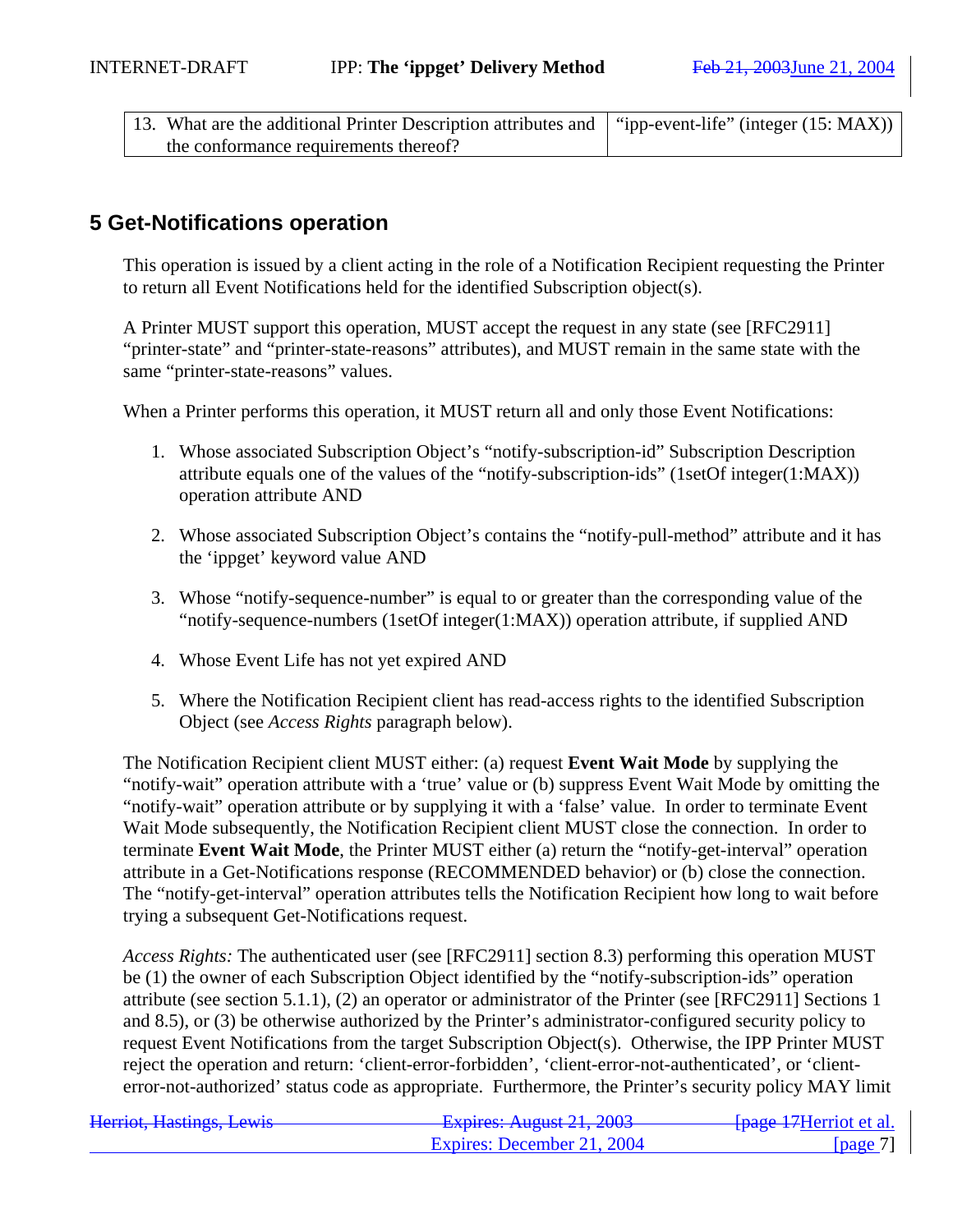the attributes returned by the Get-Notifications operation, in a manner similar to the Get-Job-Attributes operation (see [RFC2911] end of section 3.3.4.2).

### **5.1 Get-Notifications Request**

The following groups of attributes are part of the Get-Notifications Request:

Group 1: Operation Attributes

#### Natural Language and Character Set:

The "attributes-charset" and "attributes-natural-language" attributes as described in [RFC2911] section 3.1.4.1.

Target:

The "printer-uri" (uri) operation attribute which is the target for this operation as described in [RFC2911] section 3.1.5.

#### Requesting User Name:

The "requesting-user-name" (name(MAX)) attribute SHOULD be supplied by the client as described in [RFC2911] section 8.3.

## **5.1.1 notify-subscription-ids (1setOf integer(1:MAX))**

This attribute identifies one or more Subscription objects for which Events are requested. The client MUST supply this attribute with at least one value. The Printer object MUST support this attribute with multiple values.

If no Subscription Object exists with the supplied identifier or the identified Subscription Object does not contain the "notify-pull-method" attribute with the 'ippget' keyword value, the Printer MUST return the 'client-error-not-found' status code.

Note: The name of both the "notify-subscription-ids" and "notify-sequencenumbers" end in 's', since they are multi-valued. However, there are other occurrences of these attribute names without the 's' that are single valued.

### **5.1.2 notify-sequence-numbers (1setOf integer(1:MAX))**

This attribute specifies one or more lowest Event Notification sequence number values for the Subscription objects identified by the corresponding values of the "notify-subscription-ids" operation attribute. The Notification Recipient SHOULD supply this attribute and the number of values SHOULD be the same as the number of values of the "notify-subscriptionsids" attribute. The Printer MUST support this attribute with multiple values.

Herriot, Hastings, Lewis **Expires: August 21, 2003** [page 17Herriot et al.] The Printer MUST NOT return Notification Events with lower sequence numbers for the corresponding Subscription object. Therefore, by supplying the proper values for this attribute the Notification Recipient can prevent getting the same Event Notifications from a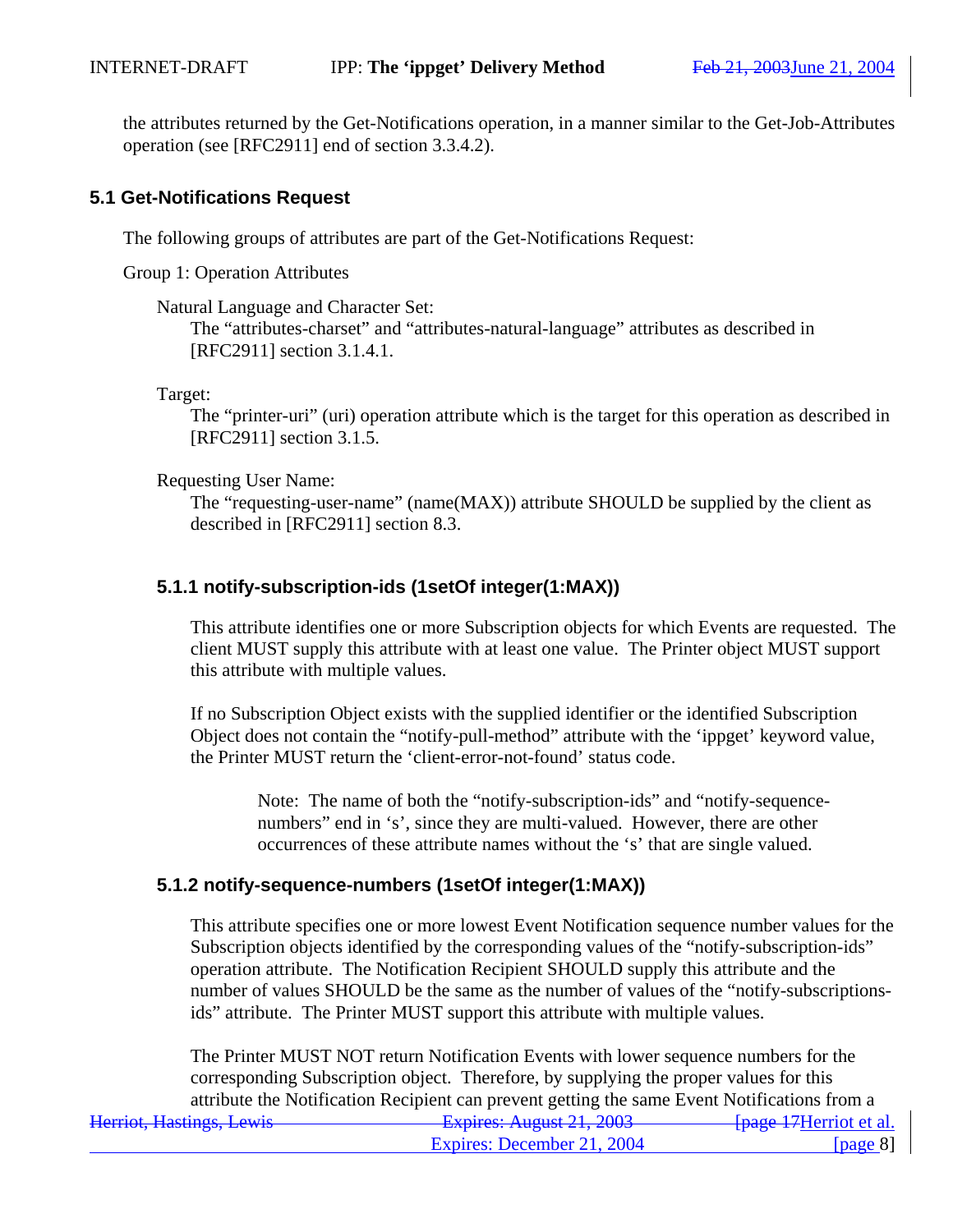Subscription object that were returned on a previous Get-Notifications request. The Notification Recipient SHOULD remember the highest "notify-sequence-number" value returned for each Subscription object requested and SHOULD pass that value for each requested Subscription object on the next Get-Notifications request.

If the Notification Recipient supplies fewer values for this attribute (including omitting this attribute) than for the "notify-subscription-ids" operation attribute, the Printer assumes a '1' value for each missing value. A value of '1' causes the Printer to return any un-expired Event Notification for that Subscription object, since '1' is the lowest possible sequence number. If the Notification Recipient supplies more values for this attribute than the number of values for the "notify-subscription-ids" operation attribute, the Printer ignores the extra values.

Note: If a Notification Recipient performs two consecutive Get-Notifications operations with the same value for "notify-sequence-number" (or omits the attribute), the time stamp of the first Event Notification in the second Get-Notifications Response may be less than the time stamp of the last Event Notification in the first Get-Notification Response. This happens because the Printer sends all unexpired Event Notification with a sequence number equal or higher according to the ordering specified in [ipp-ntfy] and some Event Notifications from the first Get-Notifications operation may not have expired by the time the second Get-Notifications operation occurs.

### **5.1.3 notify-wait (boolean)**

This value indicates whether or not the Notification Recipient wants **Event Wait Mode**. The client MAY supply this attribute. The Printer object MUST support both values of this attribute.

If the client supplies the 'false' value or omits this attribute, the client is not requesting **Event Wait Mode**. If the value is 'true', the client is requesting **Event Wait Mode**. See the beginning of section 5.2 for the rules for **Event Wait Mode**.

#### **5.2 Get-Notifications Response**

The Printer has the following options for responding to a Get-Notifications Request:

- 1. The Printer can reject the request and return the 'server-error-busy' status code, if the Printer is too busy to accept this operation at this time. In this case, the Printer MUST return the "getnotify-interval" operation attribute to indicate when the client SHOULD try again.
- 2. If the Notification Recipient did not request **Event Wait Mode** ("notify-wait-mode" = 'false' or omitted), the Printer MUST return immediately whatever Event Notifications it currently holds in the requested Subscription object(s) and MUST return the "notify-get-interval" operation attribute with number of seconds from now at which the Notification Recipient SHOULD repeat the Get-Notifications Request to get future Event Notifications.

| Harriot Hactings Lawis<br>Helliot, Hastiligs, Lewis | $F$ Fynires: August 21, 2003<br><del>- Lapnes: August 21, 2003</del> | <del>fpage 17</del> Herriot et al. |
|-----------------------------------------------------|----------------------------------------------------------------------|------------------------------------|
|                                                     | Expires: December 21, 2004                                           | [ $page 9$ ]                       |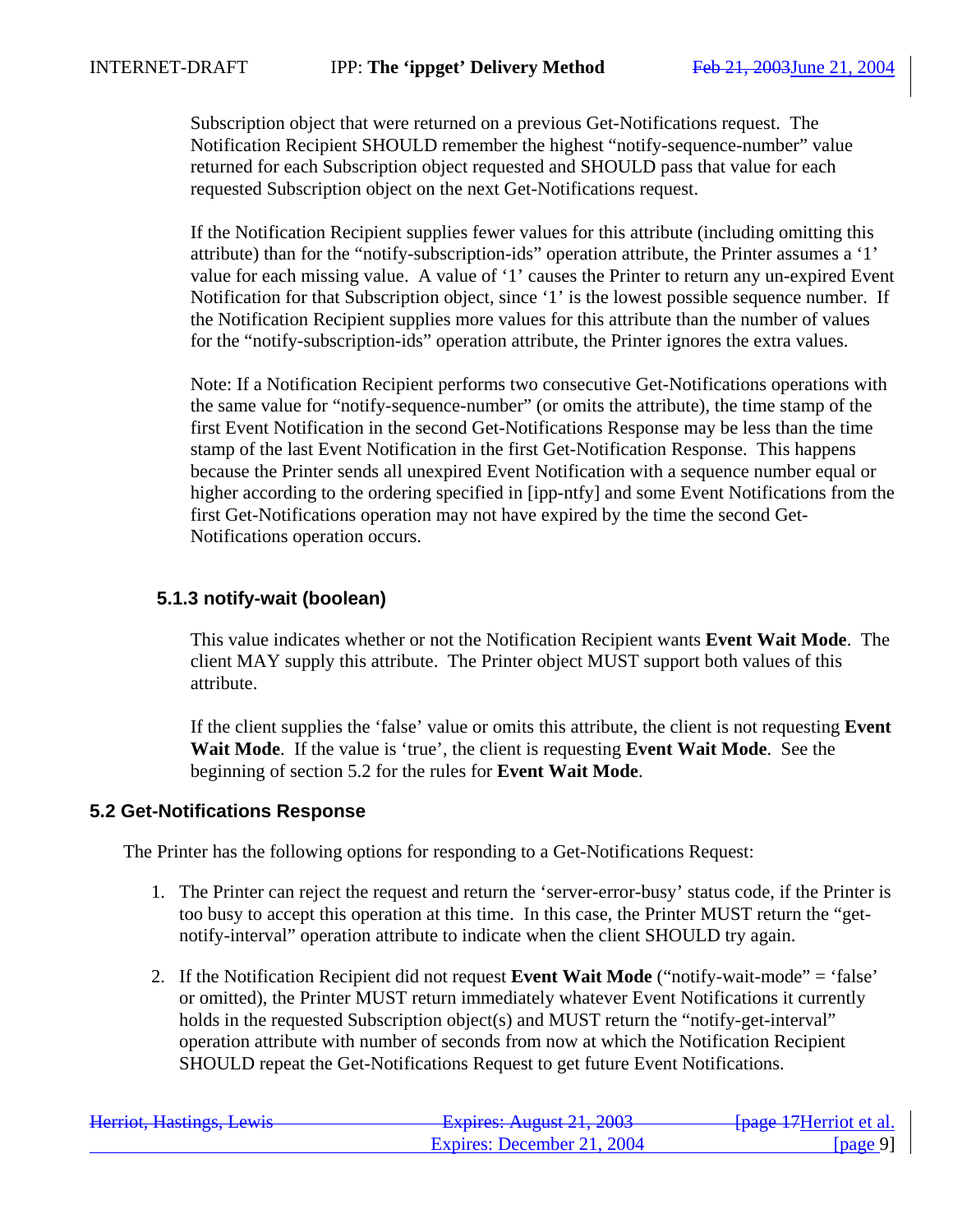3. If the Notification Recipient requested **Event Wait Mode** ("notify-wait-mode" = 'true'), the Printer MUST return immediately whatever Event Notifications it currently holds in the requested Subscription object(s) and MUST continue to return Event Notifications as they occur until all of the requested Subscription Objects are canceled. A Subscription Object is canceled either via the Cancel-Subscription operation or by the Printer (e.g., the Subscription Object is canceled when the associated Job completes and is no longer in the Job Retention or Job History phase - see the "ippget-event-life (integer(15:MAX))" attribute discussion in section 8.1).

However, the Printer MAY decide to terminate **Event Wait Mode** at any time, including in the first response. In this case the Printer MUST return the "notify-get-interval" operation attribute. This attribute indicates that the Printer wishes to leave **Event Wait Mode** and the number of seconds in the future that the Notification Recipient SHOULD try the Get-Notifications operation again. The Notification Recipient MUST accept this response and MUST disconnect. If the Notification Recipient does not disconnect, the Printer SHOULD do so.

From the Notification Recipient's view, the response appears as an initial burst of data, which includes the Operation Attributes Group and one Event Notification Attributes Group per Event Notification that the Printer is holding. After the initial burst of data, if the Notification Recipient has selected the **Event Wait Mode** option to wait for additional Event Notifications, the Notification Recipient receives occasional Event Notification Attribute Groups. Proxy servers may delay some Event Notifications or cause time-outs to occur. The client MUST be prepared to perform the Get-Notifications operation again when time-outs occur.

Each attribute is encoded using the IPP rules for encoding attributes [RFC2910] and MAY be encoded in any order. Note: the Get-Jobs response in [RFC2911] acts as a model for encoding multiple groups of attributes. See section 11 for the encoding and transport rules.

The following groups of attributes are part of the Get-Notifications Response:

Group 1: Operation Attributes

Status Message:

In addition to the REQUIRED status code returned in every response, the response OPTIONALLY includes a "status-message" (text(255)) and/or a "detailed-status-message" (text(MAX)) operation attribute as described in [RFC2911] sections 13 and 3.1.6.

The Printer can return any status codes defined in [RFC2911]. If the status code is not 'successful-xxx', the Printer MUST NOT return any Event Notification Attribute groups. The following is a description of the important status codes:

**successful-ok:** the response contains all Event Notification associated with the specified subscription-ids that had been supplied in the "notify-subscription-ids" operation attribute in the request. If the requested Subscription Objects have no associated Event Notification, the response MUST contain zero Event Notifications.

| Harriot Haetings Lawis<br>Helliot, Hastiligs, Lewis | Evnirac: $\Lambda$ ugust 21 2003<br>$T_{\text{up}}$ $T_{\text{up}}$ $T_{\text{up}}$ $T_{\text{up}}$ $T_{\text{up}}$ $T_{\text{up}}$ $T_{\text{up}}$ $T_{\text{up}}$ | <del>[page 17</del> Herriot et al. |
|-----------------------------------------------------|---------------------------------------------------------------------------------------------------------------------------------------------------------------------|------------------------------------|
|                                                     | Expires: December 21, 2004                                                                                                                                          | [ $page 10$ ]                      |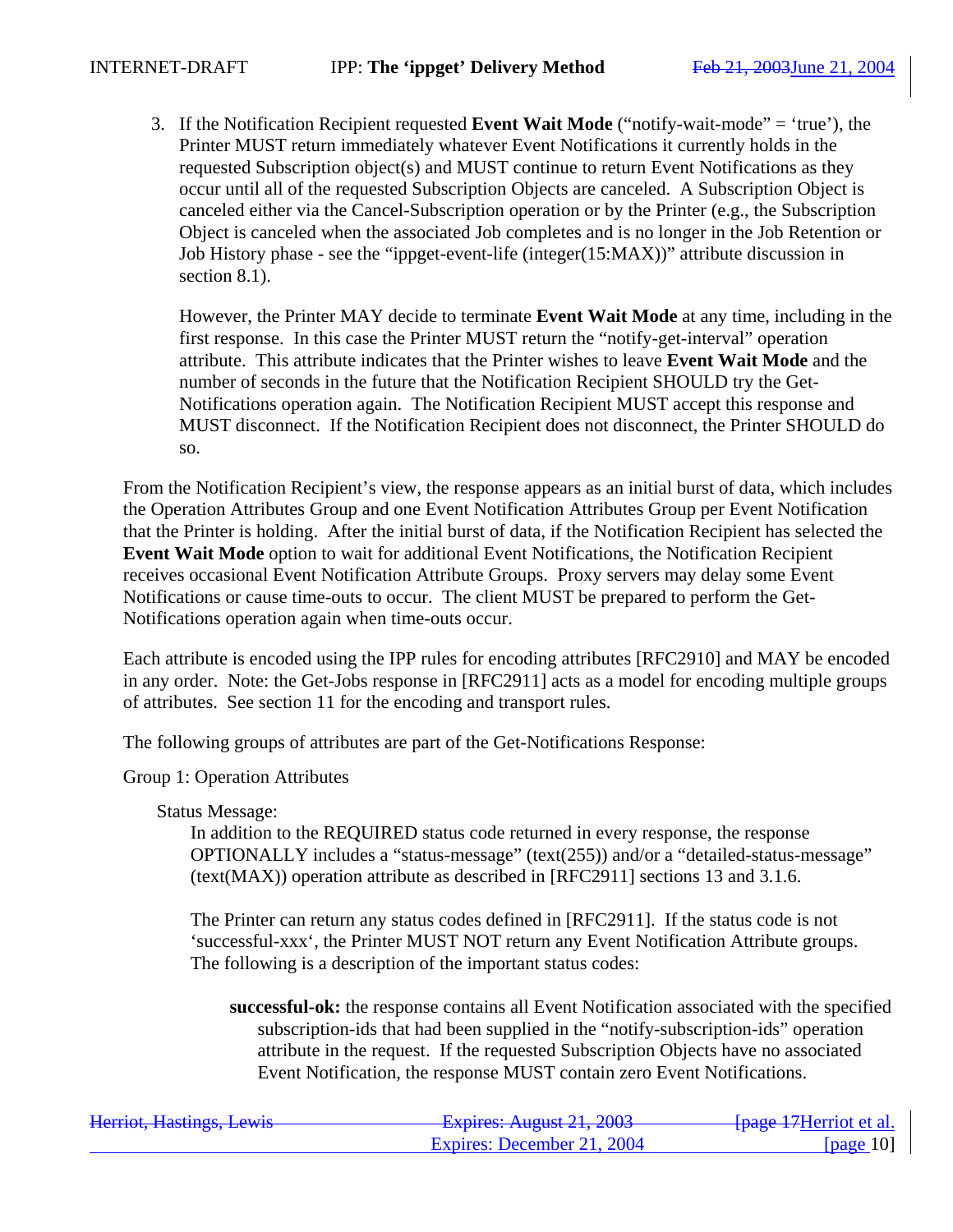- **successful-ok-events-complete:** indicate when this return is the last return for all Subscription objects that match the request, whether or not there are Event Notifications being returned. This condition occurs for **Event Wait Mode** with Notification Recipients waiting for responses when the Subscription Object is: (1) canceled with a Cancel-Subscription operation, (2) deleted when the Per-Printer Subscription lease time expires, or (3) when the 'job-completed' event occurs for a Per-Job Subscription. This condition also occurs for a Get-Notifications request that a Notification Recipient makes after the job completes, but before the Event Life expires. See section 10.1.
- **client-error-not-found:** The Printer has no Subscription Object's whose "notifysubscription-id" attribute equals any of the values of the "notify-subscription-ids" operation attribute supplied or the identified Subscription Object does not contain the "notify-pull-method" attribute with the 'ippget' keyword value.
- **server-error-busy:** The Printer is too busy to accept this operation. The Printer SHOULD return the "notify-get-interval" operation attribute in the Operation Attributes of the response, then the Notification Recipient SHOULD wait for the number of seconds specified by the "notify-get-interval" operation attribute before performing this operation again. If the "notify-get-interval" Operation Attribute is not present, the Notification Recipient SHOULD use the normal network back-off algorithms for determining when to perform this operation again.

#### Natural Language and Character Set:

The "attributes-charset" and "attributes-natural-language" attributes as described in [RFC2911] section 3.1.4.2.

The Printer MUST use the values of "notify-charset" and "notify-natural-language", respectively, from one Subscription Object associated with the Event Notifications in this response.

Normally, there is only one matched Subscription Object, or the value of the "notify-charset" and "notify-natural-language" attributes is the same in all Subscription Objects. If not, the Printer MUST pick one Subscription Object from which to obtain the value of these attributes. The algorithm for picking the Subscription Object is implementation dependent. The choice of natural language is not critical because 'text' and 'name' values can override the "attributes-natural-language" operation attribute. The Printer's choice of charset is critical because a bad choice may leave it unable to send some 'text' and 'name' values accurately.

### **5.2.1 notify-get-interval (integer(0:MAX))**

The value of this operation attribute is the number of seconds that the Notification Recipient SHOULD wait before trying the Get-Notifications operation again. The Printer MUST return this operation attribute if: (1) it is too busy to return events, (2) the Notification Recipient client did *not* request **Event Wait Mode**, or (3) the Printer is terminating Event Wait Mode. The client MUST accept this attribute and SHOULD re-issue the Get-Notifications operation

| Harriot Haetings Lawis<br>Helliot, Hastiligs, Lewis | $F$ Fynires: August 21, 2003<br><del>-Елрись, August 21, 2003</del> | <del>fpage 17</del> Herriot et al. |
|-----------------------------------------------------|---------------------------------------------------------------------|------------------------------------|
|                                                     | Expires: December 21, 2004                                          | $\lceil \text{page} \rceil \rceil$ |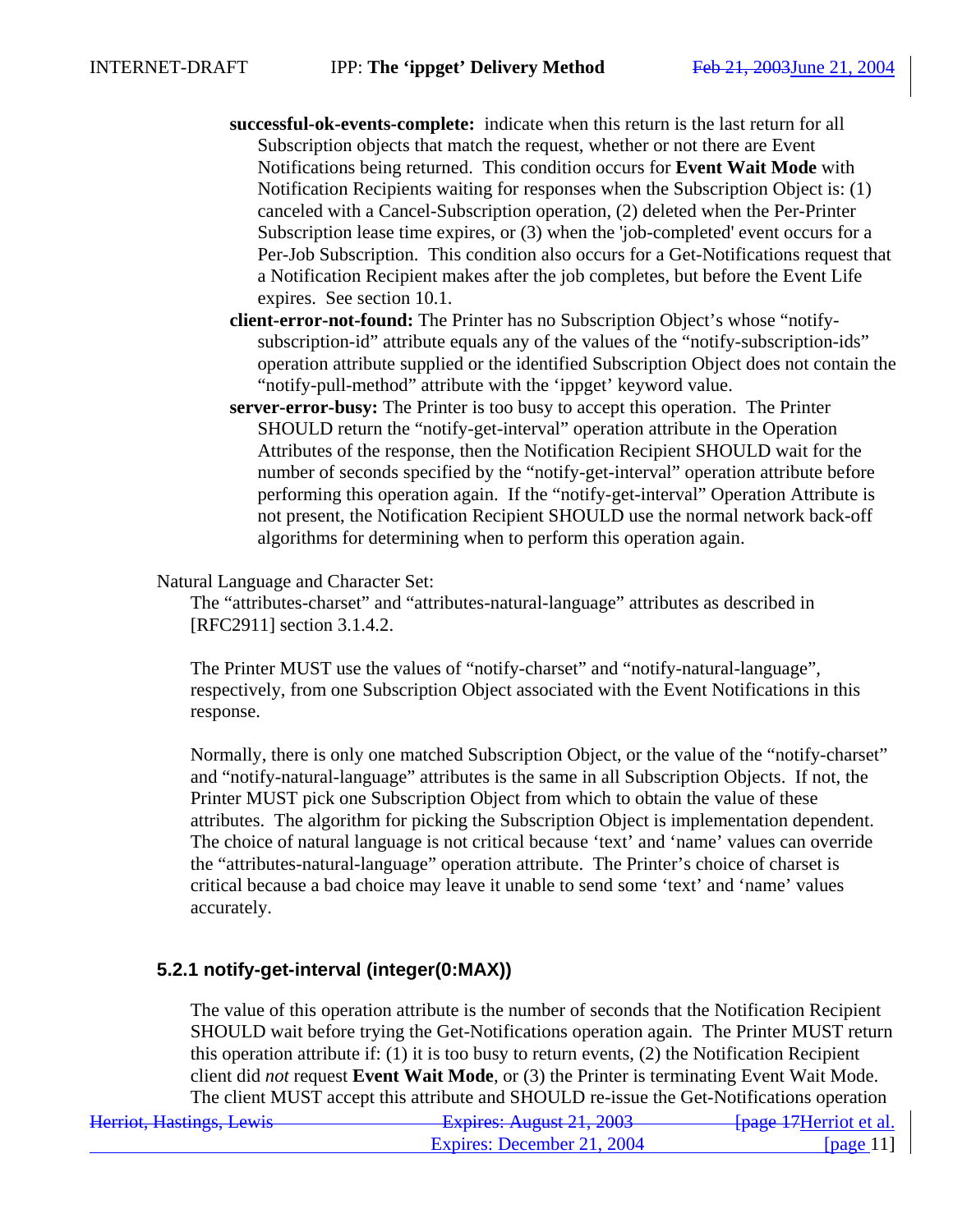(with or without "notify-wait" = 'true') the indicated number of seconds in the future in order to get more Event Notifications This value is intended to help the client be a good network citizen.

The value of this attribute MUST be at least as large as the value of the Printer's "ippgetevent-life" Printer Description attribute (see section 8.1). The Printer MAY return a value that is larger than the value of the "ippget-event-life" Printer Description attribute provided that the Printer increases the Event Life for this Subscription object, so that Notification Recipients taking account of the larger value and polling with a longer interval will *not* miss events. Note; implementing such an algorithm requires some hidden attributes in the Subscription object that are IMPLEMENTATION DEPENDENT.

If the Printer wants to remain in **Event Wait Mode**, then the Printer MUST NOT return this attribute in the response.

Here is a complete table of combinations of "notify-wait", "status-code", "notify-getinterval", and Event Notification Attributes Groups for Get-Notification initial (Wait and No Wait) Responses and subsequent **Event Wait Mode** Responses (which may be staying in **Event Wait Mode** or may be requesting the Notification Recipient to leave **Event Wait Mode**):

| client sends:<br>"notify-wait" | Printer returns:<br>"status-code" | Printer returns:<br>"notify-get-<br>interval" | <b>Event Notification</b><br><b>Attribute Groups</b> |
|--------------------------------|-----------------------------------|-----------------------------------------------|------------------------------------------------------|
| 1. 'false'*                    | 'successful-ok'                   | <b>MUST</b> return N                          | maybe                                                |
| 2. 'false'*                    | 'not-found'                       | <b>MUST NOT</b>                               | <b>MUST NOT</b>                                      |
| 3. 'false' $*$                 | 'busy'                            | <b>MUST</b> return N                          | <b>MUST NOT</b>                                      |
| 4. 'false'*                    | 'events-complete'                 | <b>MUST NOT</b>                               | 'job-completed'                                      |
| $5.$ 'true'                    | 'successful-ok'                   | <b>MUST NOT</b>                               | <b>MUST</b>                                          |
| 6. 'true'                      | 'successful-ok'                   | <b>MUST</b> return N                          | maybe                                                |
| 7. 'true'                      | 'not-found'                       | <b>MUST NOT</b>                               | <b>MUST NOT</b>                                      |
| 8. 'true'                      | 'busy'                            | <b>MUST</b> return N                          | <b>MUST NOT</b>                                      |
| $9.$ 'true'                    | 'events-complete'                 | <b>MUST NOT</b>                               | 'job-completed' or<br>maybe other                    |

#### **Table 2 - Combinations of "notify-wait", "status-code", and "notify-get-interval"**

\* 'false' or client omits the "notify-wait" attribute.

Explanation:

1-4: client does *not* request **Event Wait Mode**

5-9: client requests **Event Wait Mode**

2,7: Subscription object not found, or was canceled earlier; client should NOT try again.

| Harriot Hactings Lawis<br>Helliot, Hastiligs, Lewis | $F$ vnires: August 21 2003<br>T | <del>fpage 17</del> Herriot et al. |
|-----------------------------------------------------|---------------------------------|------------------------------------|
|                                                     | Expires: December 21, 2004      | [page $12$ ]                       |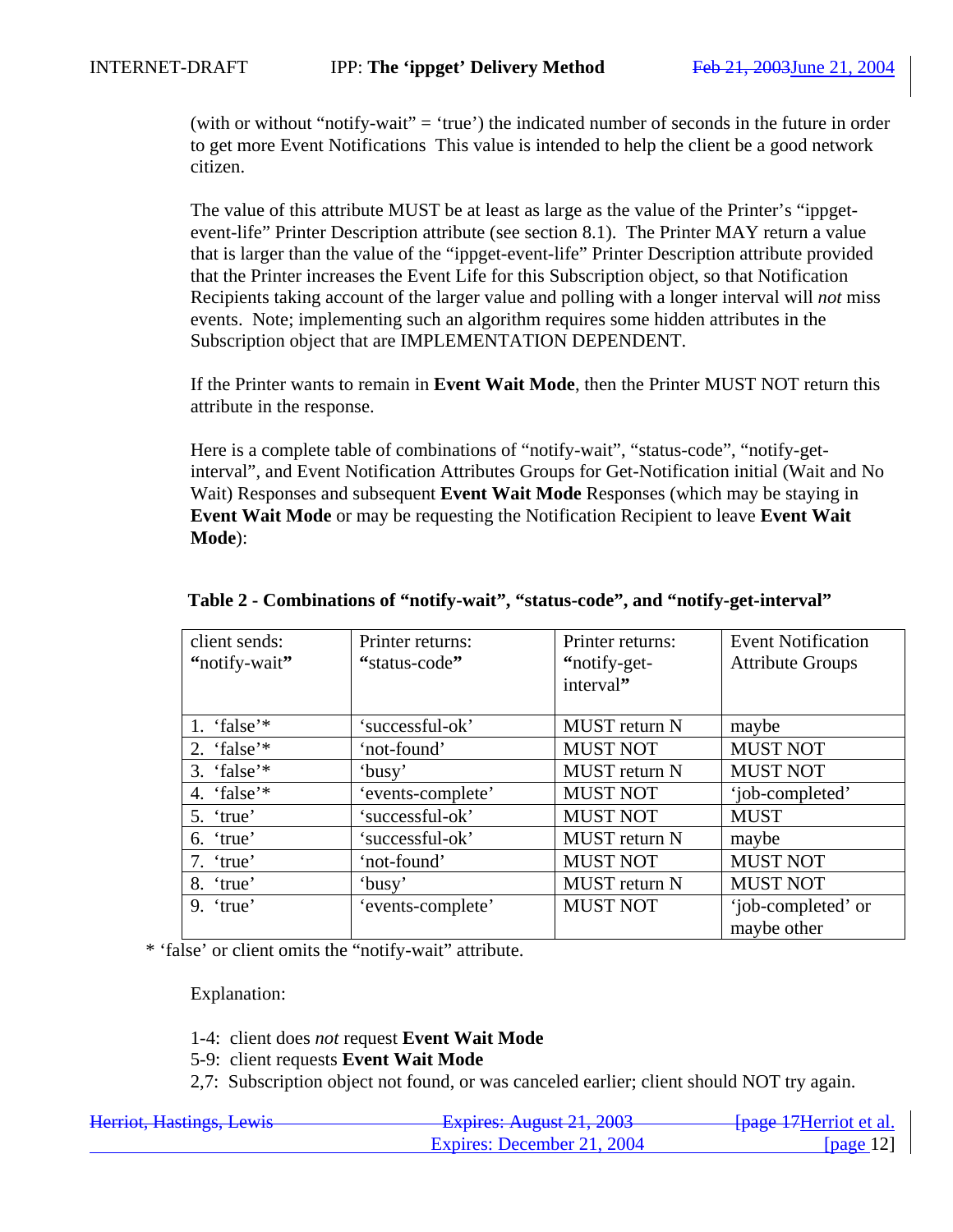3,8: server busy, tells client to try later; client should try again in N seconds. 4: client polled after job completed, but before Event Life expired, and got the 'jobcompleted' event, so the client shouldn't bother trying again; client should NOT try again later.

5: Printer returns one or more Event Notifications and is OK to stay in **Event Wait Mode**; the client waits for more Event Notifications to be returned.

6: Printer wants to leave **Event Wait mode**. Can happen on the first response (with or without Event Notifications) or happen on a subsequent response with or without Event Notifications; the client SHOULD try again in N seconds.

9: Printer either (1) returns 'job-completed' event or (2) the Subscription Object was canceled by either a Cancel-Job or a Per-Printer Subscription expired without being renewed. For case (1), at least one Event Notification MUST be returned, while for case (2), it is unlikely that any Event Notifications are returned; the client should NOT try again.

#### **5.2.2 printer-up-time (integer(1:MAX))**

The value of this attribute is the Printer's "printer-up-time" attribute at the time the Printer sends this response. The Printer MUST return this attribute. Because each Event Notification also contains the value of this attribute when the event occurred, the value of this attribute lets a Notification Recipient know when each Event Notification occurred relative to the time of this response.

Group 2: Unsupported Attributes

See [RFC2911] section 3.1.7 for details on returning Unsupported Attributes.

#### Group 3 through N: Event Notification Attributes

The Printer responds with one Event Notification Attributes Group per matched Event Notification. The entire response is considered a single Compound Event Notification (see [ipp-ntfy]). The matched Event Notifications are all un-expired Event Notification associated with the matched Subscription Objects and MUST follow the "Event Notification Ordering" requirements for Event Notifications within a Compound Event Notification specified in [ippntfy] section 9. In other words, the Printer MUST order these Event Notification groups in ascending time stamp (and sequence number) order for a Subscription object. If Event Notifications for multiple Subscription objects are being returned, the Notification Events for the next Subscription object follow in ascending time stamp order, etc.

Each Event Notification Group MUST contain all of attributes specified in section 9.1 ("Content of Machine Consumable Event Notifications") of [ipp-ntfy] with exceptions denoted by asterisks in the tables below.

The tables below are copies of the tables in section 9.1 ("Content of Machine Consumable Event Notifications") of [ipp-ntfy] except that each cell in the "Sends" column is a "MUST".

| Herriot, Hastings, Lewis | $F$ vnires: August 21, 2003<br><del>12 hadi co. August 21, 2003</del> | <del>fpage 17</del> Herriot et al. |
|--------------------------|-----------------------------------------------------------------------|------------------------------------|
|                          | Expires: December 21, 2004                                            | [page 13]                          |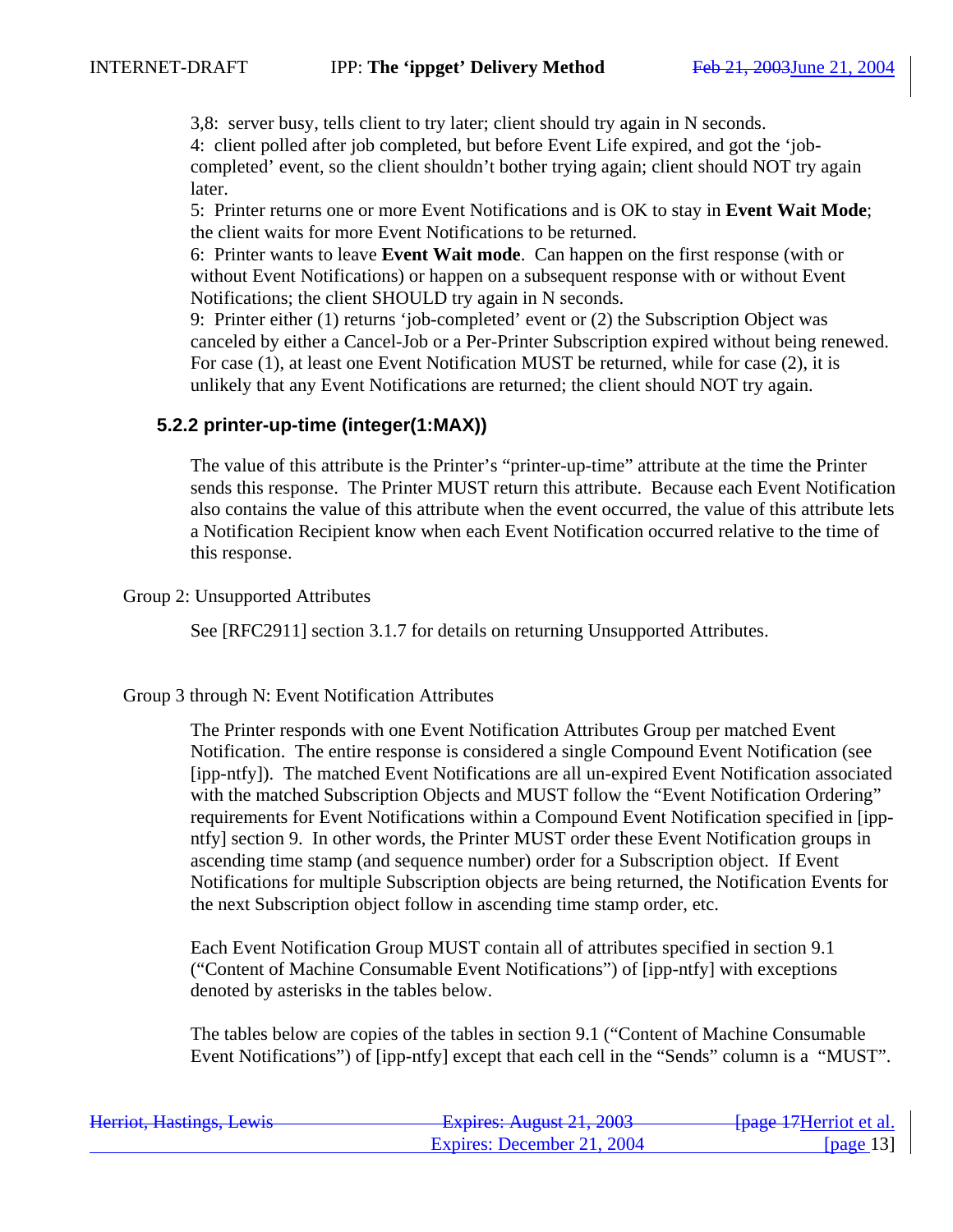If more than one Event Notification is being returned and the status of each is not the same, then the Printer MUST return a "notify-status-code" attribute in each Event Notification Attributes group to indicate the differing status values.

For an Event Notification for all Events, the Printer includes the attributes shown in Table 3.

| Source Value                                      | Sends       | Source Object             |
|---------------------------------------------------|-------------|---------------------------|
| notify-subscription-id (integer(1:MAX))           | <b>MUST</b> | Subscription              |
| notify-printer-uri (uri)                          | <b>MUST</b> | Subscription              |
| notify-subscribed-event (type2 keyword)           | <b>MUST</b> | <b>Event Notification</b> |
| printer-up-time (integer(1:MAX)) $*$              | <b>MUST</b> | Printer                   |
| printer-current-time (dateTime)                   | $MUST$ **   | Printer                   |
| notify-sequence-number (integer (0:MAX))          | <b>MUST</b> | Subscription              |
| notify-charset (charset)                          | <b>MUST</b> | Subscription              |
| notify-natural-language (naturalLanguage)         | <b>MUST</b> | Subscription              |
| notify-user-data (octetString(63))                | $MUST$ ***  | Subscription              |
| notify-text (text)                                | <b>MUST</b> | <b>Event Notification</b> |
| attributes from the "notify-attributes" attribute | MUST ****   | Printer                   |
| attributes from the "notify-attributes" attribute | $MUST$ **** | Job                       |
| attributes from the "notify-attributes" attribute | $MUST$ **** | Subscription              |

## **Table 3 – Attributes in Event Notification Content**

\* As specified in [ipp-ntfy] section 9, the value of the "printer-up-time" attribute sent in each Event Notification MUST be the time at which the Event occurred, not the time at which the Event Notification was sent.

\*\* The Printer MUST send the "printer-current-time" attribute if and only if it supports the "printer-current-time" attribute on the Printer object.

\*\*\* If the associated Subscription Object does not contain a "notify-user-data" attribute, the Printer MUST send an octet-string of length 0.

\*\*\*\* If the "notify-attributes" attribute is present on the Subscription Object, the Printer MUST send all attributes specified by the "notify-attributes" attribute. Note: if the Printer doesn't support the "notify-attributes" attribute, it is not present on the associated Subscription Object.

For Event Notifications for Job Events, the Printer includes the additional attributes shown in Table 4.

| Harriot Haetings Lawis<br>Hernot, Hastings, Lewis | $F$ Fynires: August 21, 2003<br>$\frac{1}{4}$ $\frac{1}{4}$ $\frac{1}{4}$ $\frac{1}{4}$ $\frac{1}{4}$ $\frac{1}{4}$ $\frac{1}{4}$ $\frac{1}{4}$ $\frac{1}{4}$ $\frac{1}{4}$ $\frac{1}{4}$ $\frac{1}{4}$ $\frac{1}{4}$ $\frac{1}{4}$ $\frac{1}{4}$ $\frac{1}{4}$ $\frac{1}{4}$ $\frac{1}{4}$ $\frac{1}{4}$ $\frac{1}{4}$ $\frac{1}{4}$ $\frac{1}{4}$ | <del>fpage 17</del> Herriot et al. |
|---------------------------------------------------|-----------------------------------------------------------------------------------------------------------------------------------------------------------------------------------------------------------------------------------------------------------------------------------------------------------------------------------------------------|------------------------------------|
|                                                   | Expires: December 21, 2004                                                                                                                                                                                                                                                                                                                          | page 14                            |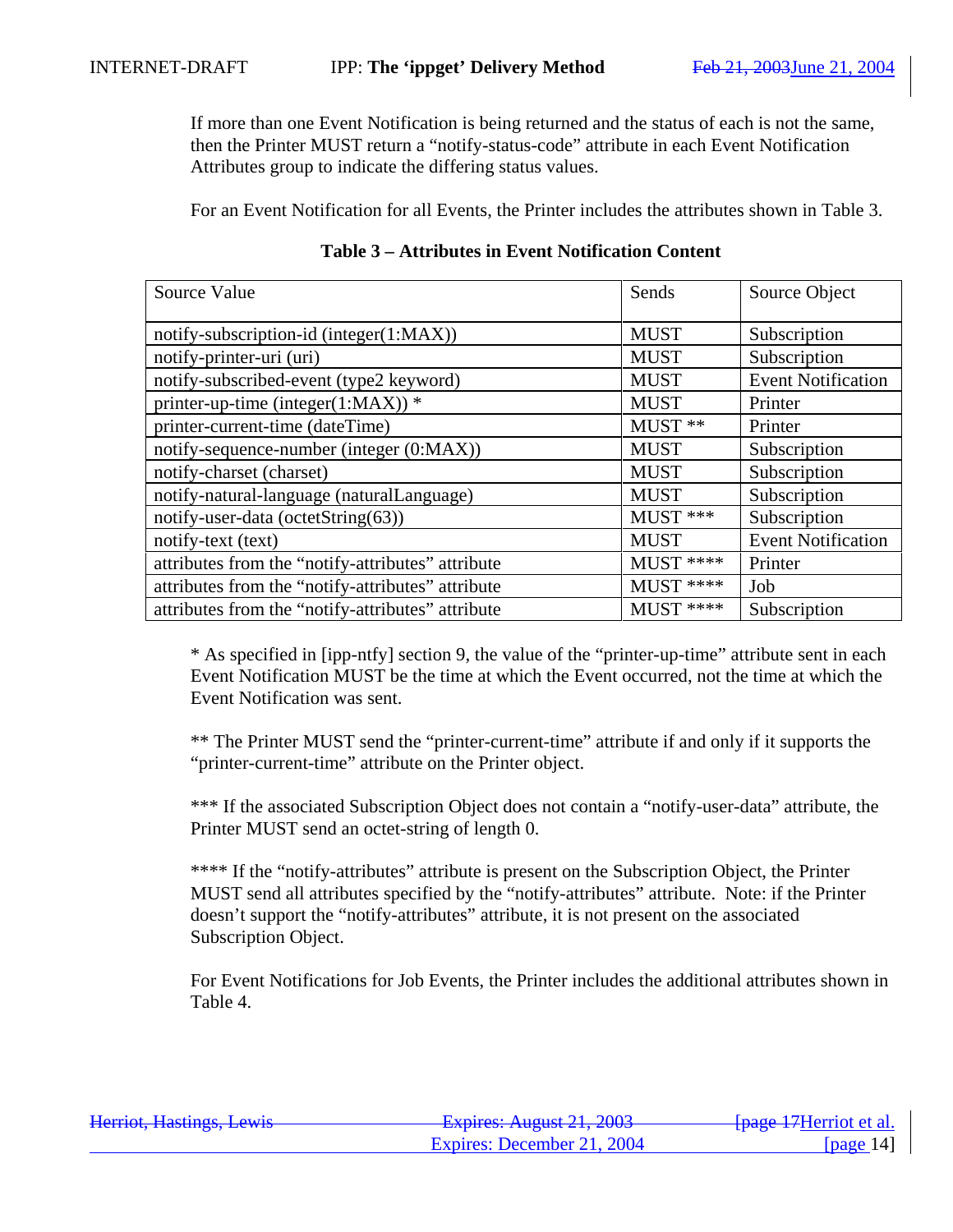| Source Value                               | Sends       | Source Object |
|--------------------------------------------|-------------|---------------|
| $\vert$ job-id (integer(1:MAX))            | <b>MUST</b> | Job           |
| job-state (type1 enum)                     | <b>MUST</b> | Job           |
| job-state-reasons (1setOf type2 keyword)   | <b>MUST</b> | Job           |
| job-impressions-completed (integer(0:MAX)) | $MUST*$     | Job           |

#### **Table 4 – Additional Attributes in Event Notification Content for Job Events**

\* The Printer MUST send the "job-impressions-completed" attribute in an Event Notification only for the combinations of Events and Subscribed Events shown in Table 5.

#### **Table 5 – Combinations of Events and Subscribed Events for "job-impressions-completed"**

| <b>Job</b> Event | Subscribed Job Event |
|------------------|----------------------|
| 'iob-progress'   | 'iob-progress'       |
| 'iob-completed'  | 'iob-completed'      |
| 'iob-completed'  | 'job-state-changed'  |

For Event Notification for Printer Events, the Printer includes the additional attributes shown in Table 6.

| Table 6 – Additional Attributes in Event Notification Content for Printer Events |  |  |
|----------------------------------------------------------------------------------|--|--|
|----------------------------------------------------------------------------------|--|--|

| Source Value                                 | Sends       | Source Object |
|----------------------------------------------|-------------|---------------|
| printer-state (type1 enum)                   | <b>MUST</b> | Printer       |
| printer-state-reasons (1setOf type2 keyword) | <b>MUST</b> | Printer       |
| printer-is-accepting-jobs (boolean)          | <b>MUST</b> | Printer       |

## **6 Additional Information about Subscription Template Attributes**

The 'ippget' Delivery Method does not define any addition Subscription Template attributes. The 'ippget' Delivery Method has the same conformance requirements for Subscription Template attributes as defined in [ipp-ntfy]. This section defines additional information about Subscription Template attributes defined in [ipp-ntfy].

### **6.1 notify-pull-method (type2 keyword)**

This Subscription Template attribute identifies the Pull Delivery Method to be used for the Subscription Object (see [ipp-ntfy]). In order to support the 'ippget' Pull Delivery Method defined in this document, the Printer MUST support this attribute with the following keyword value:

| Harriot Hactings Lawis<br>Hemot, Hastings, Lewis | Evnirac: $\Lambda$ ugust 21 2003<br>$\frac{1}{4}$ | <del>fpage 17</del> Herriot et al. |
|--------------------------------------------------|---------------------------------------------------|------------------------------------|
|                                                  | Expires: December 21, 2004                        | [page $15$ ]                       |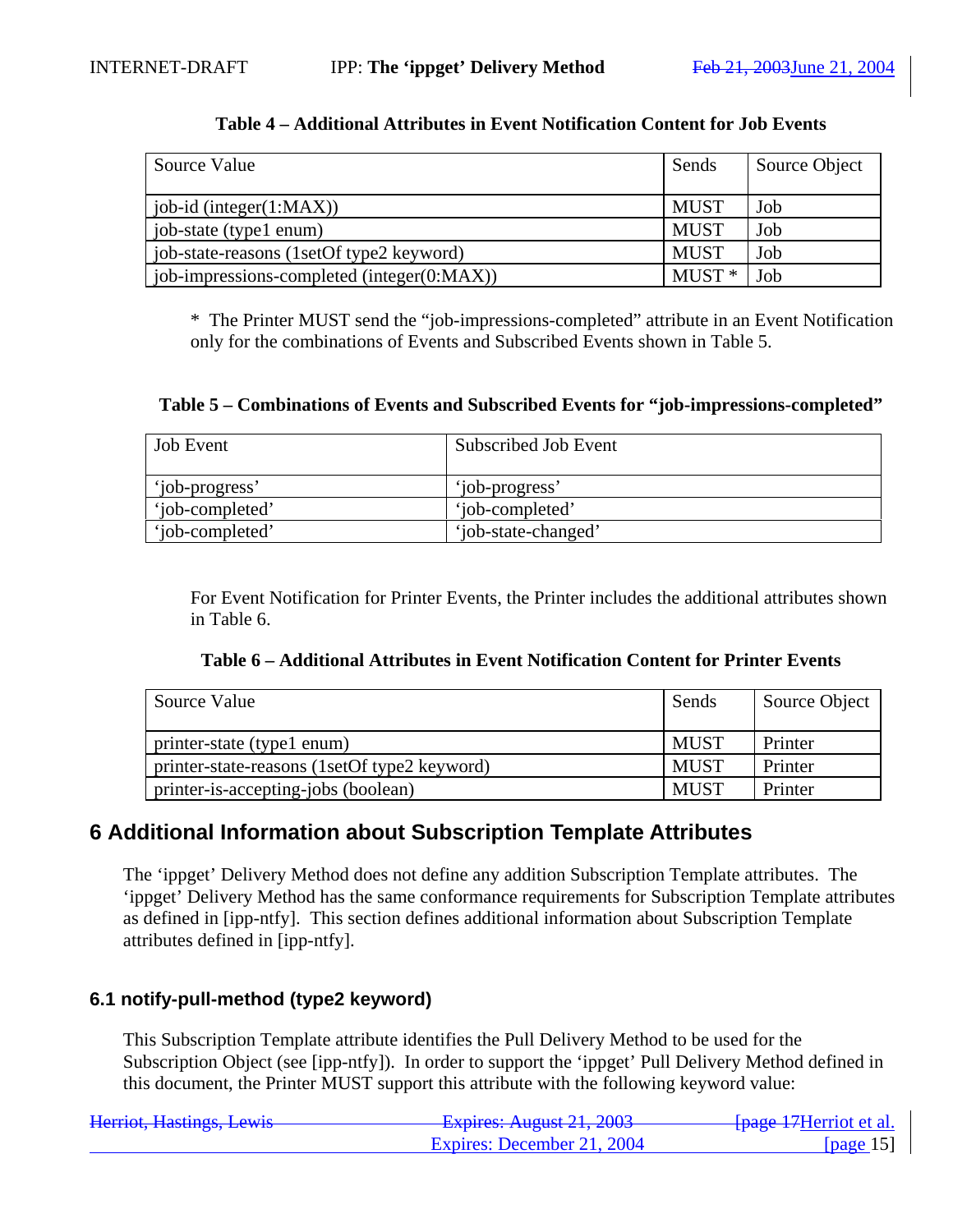'ippget': indicates that the 'ippget' Pull Delivery Method is to be used for this Subscription Object.

## **7 Subscription Description Attributes**

The 'ippget' Delivery Method has the same conformance requirements for Subscription Description attributes as defined in [ipp-ntfy]. The 'ippget' Delivery Method does not define any addition Subscription Description attributes.

## **8 Additional Printer Description Attributes**

This section defines additional Printer Description attributes for use with the 'ippget' Delivery Method.

## **8.1 ippget-event-life (integer(15:MAX))**

This Printer Description attribute specifies the Event Life value that the Printer assigns to each Event, i.e., the number of seconds after an Event occurs during which a Printer will return that Event in an Event Notification in a Get-Notifications response. After the Event Life expires for the Event, the Printer MAY no longer return an Event Notification for that Event in a Get-Notifications response.

The Printer MUST support this attribute if it supports the 'ippget' Delivery Method. The value MUST be 15 or more (at least 15 seconds) and 60 (seconds) is the RECOMMENDED value to align with the PWG Job Monitoring MIB [RFC2707] jmGeneralJobPersistence and jmGeneralAttributePersistence objects.

For example, assume the following:

- 1. a client performs a Job Creation operation that creates a Subscription Object associated with the 'ippget' Delivery Method, AND
- 2. an Event associated with the new Job occurs immediately after the Subscription Object is created, AND
- 3. the same client or some other client performs a Get-Notifications operation such that the client is *connected* N seconds after the Job Creation operation.

Then, if N is less than the value of this attribute, the client(s) performing the Get-Notifications operations can expect not to miss any Event-Notifications, barring some unforeseen lack of memory space in the Printer. Note: The client MUST initiate the Get-Notifications a time that is sufficiently less that N seconds to account for network latency so that it is *connected* to the Printer before N seconds elapses.

If a Printer supports the 'ippget' Delivery Method, it MUST keep 'completed', 'canceled', or 'aborted' Job objects in the Job Retention and/or Job History phases for at least as long as this attribute's value. The Printer MAY retain jobs longer that this value. See [RFC2911] section 4.3.7.1 and the discussion

| Harriot Hactings Lawis<br>Hemot, Hastings, Lewis | $F$ $\frac{1}{2}$ $\frac{1}{2}$ $\frac{1}{2}$ $\frac{1}{2}$ $\frac{1}{2}$ $\frac{1}{2}$ $\frac{1}{2}$ $\frac{1}{2}$ $\frac{1}{2}$ $\frac{1}{2}$ $\frac{1}{2}$ $\frac{1}{2}$ $\frac{1}{2}$ $\frac{1}{2}$ $\frac{1}{2}$ $\frac{1}{2}$ $\frac{1}{2}$ $\frac{1}{2}$ $\frac{1}{2}$ $\frac{1}{2}$ $\frac{1}{2}$ $\frac{1}{2$<br>$T^2$ $T^2$ $T^2$ $T^2$ $T^2$ $T^2$ $T^2$ $T^2$ $T^2$ $T^2$ $T^2$ $T^2$ $T^2$ $T^2$ $T^2$ $T^2$ $T^2$ $T^2$ $T^2$ $T^2$ $T^2$ $T^2$ $T^2$ $T^2$ $T^2$ $T^2$ $T^2$ $T^2$ $T^2$ $T^2$ $T^2$ $T^2$ $T^2$ $T^2$ $T^2$ $T^2$ $T^2$ | <del>[page 17</del> Herriot et al. |
|--------------------------------------------------|---------------------------------------------------------------------------------------------------------------------------------------------------------------------------------------------------------------------------------------------------------------------------------------------------------------------------------------------------------------------------------------------------------------------------------------------------------------------------------------------------------------------------------------------------------|------------------------------------|
|                                                  | Expires: December 21, 2004                                                                                                                                                                                                                                                                                                                                                                                                                                                                                                                              | [ $page 16$ ]                      |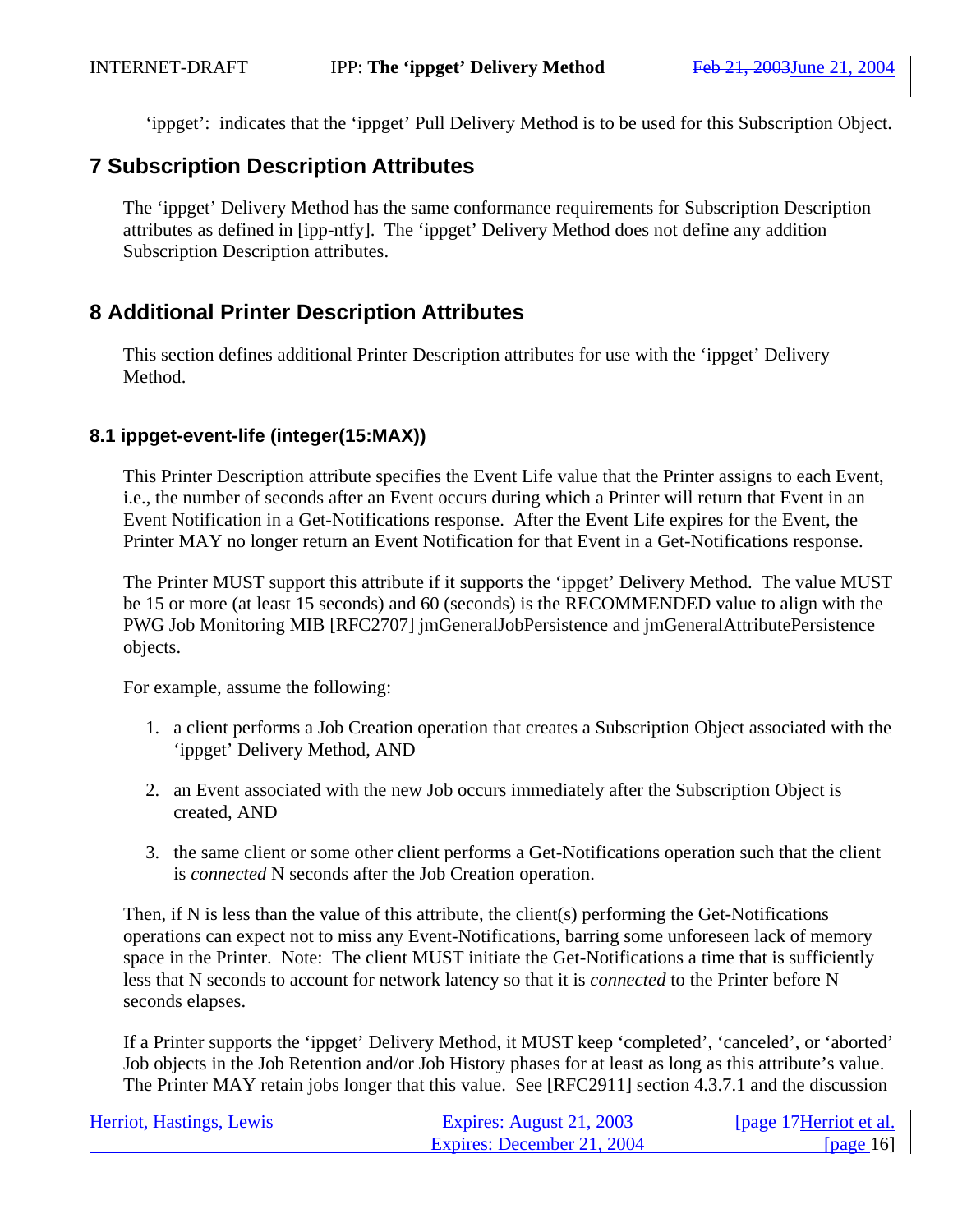in [ipp-ntfy] 'job-completed' event) that explains that a Notification Recipients can query the Job after receiving a 'job-completed' Event Notification in order to find out other information about the job that is 'completed', 'aborted', or 'canceled'. However, this attribute has no effect on the Cancel-Subscription operation which deletes the Subscription object immediately, whether or not it contain the "notify-pull-method" attribute with the 'ippget' keyword value. Immediately thereafter, subsequent Get-Notifications Responses MUST NOT contain Event Notifications associated with the canceled Subscription object.

## **9 New Values for Existing Printer Description Attributes**

This section defines additional values for existing Printer Description attributes defined in [ipp-ntfy].

## **9.1 notify-pull-method-supported (1setOf type2 keyword)**

The following keyword value for the "notify-pull-method-supported" attribute is added in order to support the new Delivery Method defined in this document:

'ippget' - The IPP Notification Pull Delivery Method defined in this document.

### **9.2 operations-supported (1setOf type2 enum)**

Table 7 lists the "operation-id" value defined in order to support the new Get-Notifications operation defined in this document.

|  | Table 7 – Operation-id assignments |  |
|--|------------------------------------|--|
|--|------------------------------------|--|

| Value  | <b>Operation Name</b> |
|--------|-----------------------|
| 0x001C | Get-Notifications     |

## **10 New Status Codes**

The following status code is defined as an extension for this Delivery Method and is returned as the status code of the Get-Notifications operation in Group 1 or Group 3 to N (see section 5.2).

### **10.1 successful-ok-events-complete (0x0007)**

The Printer MUST return the 'successful-ok-events-complete' status code to indicate when this Get-Notifications response is the last response for a Subscription object, whether or not there are Event Notifications being returned. This condition occurs for **Event Wait Mode** with Notification Recipients waiting for responses when the Subscription Object is: (1) canceled with a Cancel-Subscription operation, (2) deleted when the Per-Printer Subscription lease time expires, or (3) when

| Herriot, Hastings, Lewis | $F$ $V$ nirac: August 21, 2003<br><del>12лрнев. Андизі 21, 2003</del> | <del>fpage 17</del> Herriot et al. |
|--------------------------|-----------------------------------------------------------------------|------------------------------------|
|                          | Expires: December 21, 2004                                            | [page $17$ ]                       |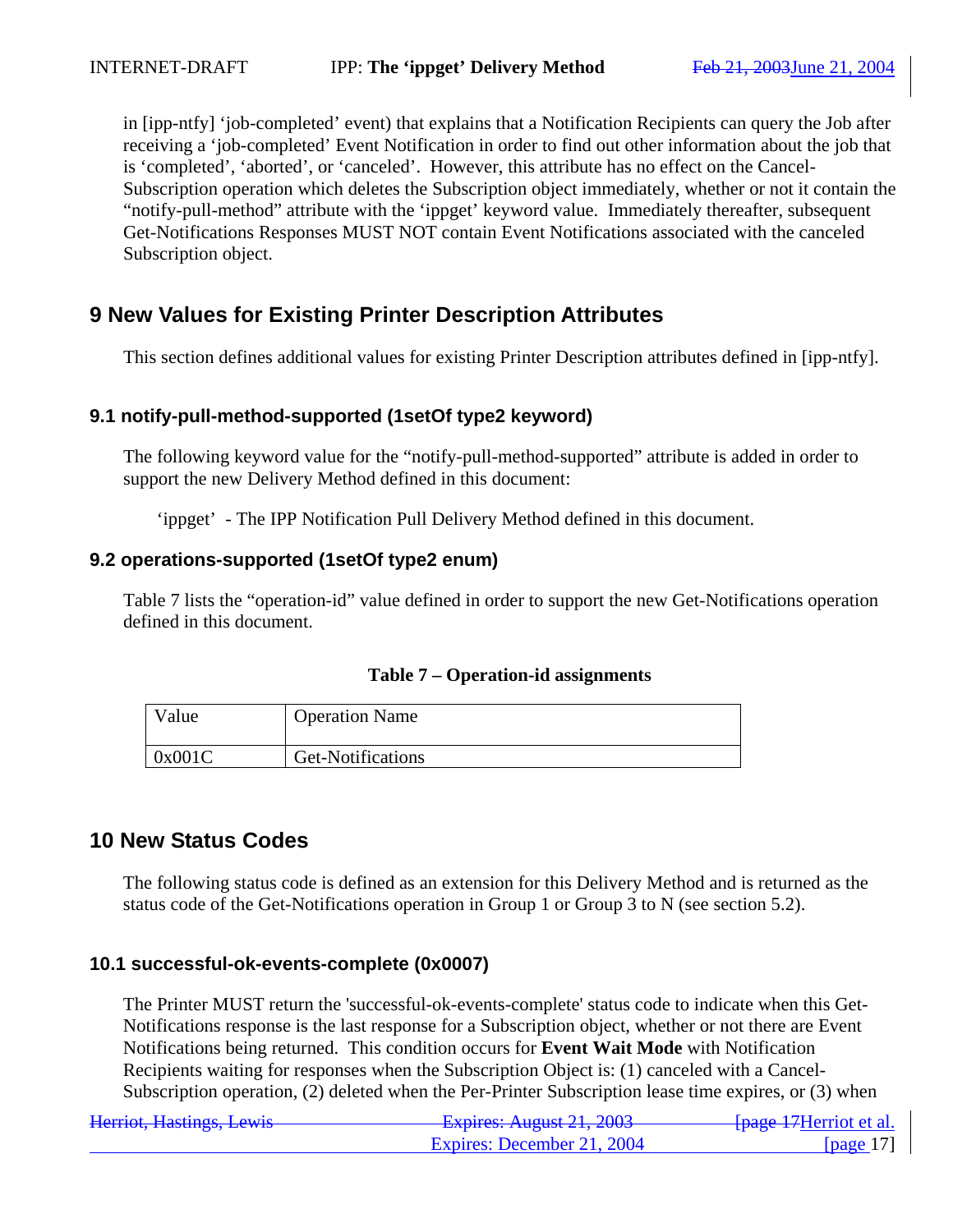the 'job-completed' event occurs for a Per-Job Subscription. This condition also occurs for a Get-Notifications request that a Notification Recipient makes after the job completes, but before the Event Life expires.

## **11 Encoding and Transport**

This section defines the encoding and transport considerations for this Delivery Method based on [RFC2910].

The encoding of a Get-Notifications Response is modeled the Get-Jobs Response (see [RFC2911]). In a Get-Notifications Response, each Event Notification Attributes Group MUST start with an 'eventnotification-attributes-tag' (see the section "Encodings of Additional Attribute Tags" in [ipp-ntfy]), and end with an 'end-of-attributes-tag'. In addition, for **Event Wait Mode** the multi-part/related is used to separate each multiple response (in time) to a single Get-Notifications Request.

The Printer returns Get-Notification Response as follows:

- 1. If the Notification Recipient client did not request **Event Wait Mode** ("notify-wait" = 'false' or omitted), the Printer ends the response with an 'end-of-attributes-tag' (see [RFC2911] Get-Jobs encoding) as with any operation response.
- 2. If the Notification Recipient client requests **Event Wait Mode** ("notify-wait" = 'true') and the Printer wishes to honor the request, the Printer MUST return the response as an application/ipp part inside a multi-part/related MIME media type. When one or more additional Events occur, the Printer returns each as an additional Event Notification Group using a separate application/ipp part under the multi-part/related type.
- 3. If the client requested **Event Wait Mode** ("notify-wait" = 'true'), but the Printer does not wish to honor the request in the initial response but wants the client explicitly poll for Event Notifications, the Printer MUST return the "notify-get-interval" operation attribute (see section 5.2.1). The Printer returns the response as an application/ipp part which MAY be inside an multi-part/related type. The client MUST accept this response and re-issue the Get-Notifications request in the future indicated by the value of the "notify-get-interval" attribute value..
- 4. If the client requested **Event Wait Mode** ("notify-wait" = 'true'), and the Printer initially honored the request, but later wishes to leave **Event Wait Mode**, the Printer MUST return the "notify-get-interval" operation attribute (see section 5.2.1). The Printer returns the response as an application/ipp part which MUST be inside an multi-part/related type.

Herriot, Hastings, Lewis **Expires: August 21, 2003** [page 17Herriot et al.] Expires: December 21, 2004 [page 18] Note: All of the above is without either the Printer or the Notification Recipient closing the connection. In fact, the connection SHOULD remain open for any subsequent IPP operations. However, either the Notification Recipient or the Printer can abnormally terminate by closing the connection. But, if the Printer closes the connection too soon after returning the response, the client may not receive the response.NOTE: if a Notification Recipient fails to receive a response, it can ask the Printer for the same Event Notifications again. The Notification Recipient will receive the same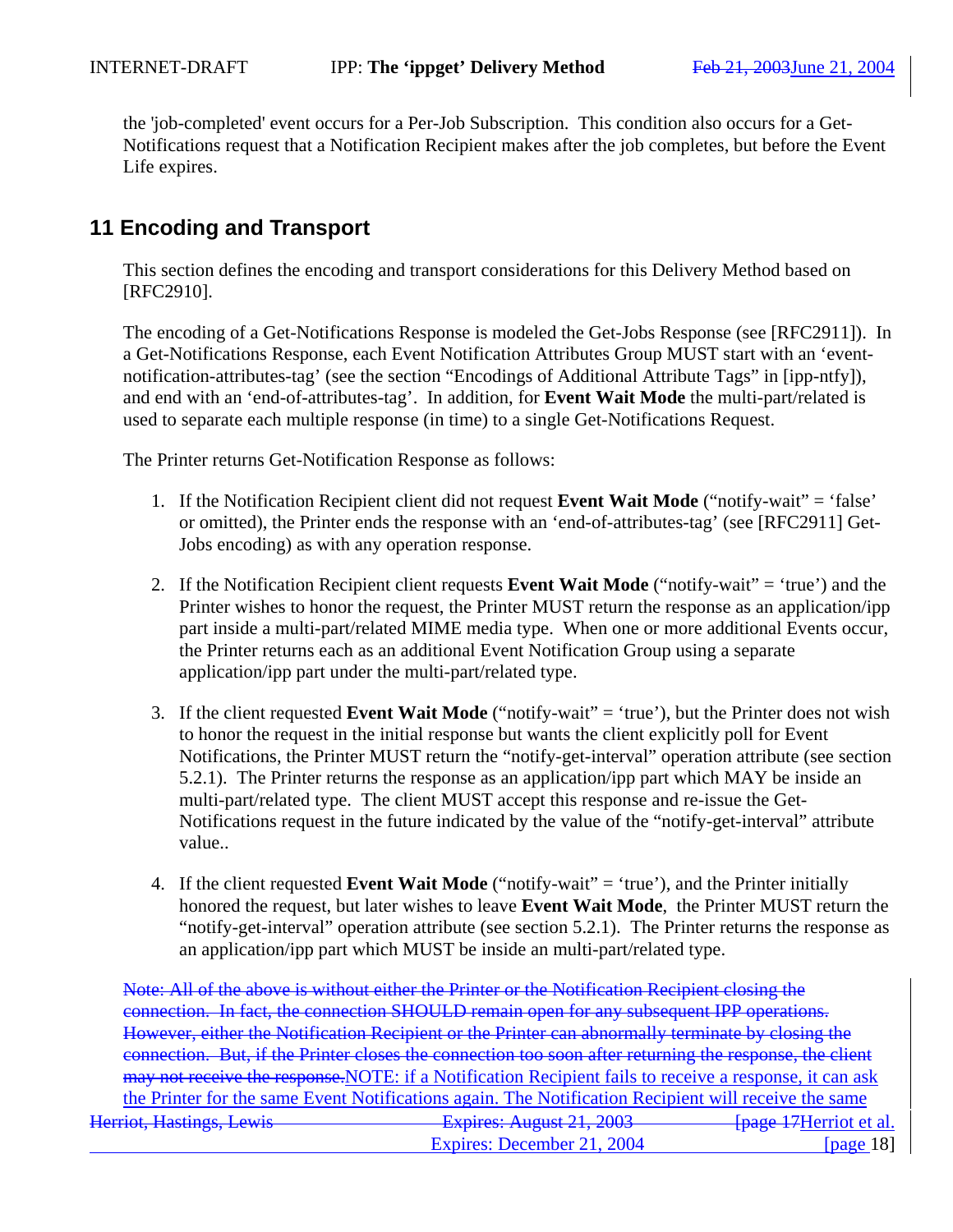Event Notifications as it should have received the first time except for those Event Notifications that have expired in the meantime.

The Printer MAY chunk the responses, but this has no significance to the IPP semantics.

Note: While HTTP/1.1 allows a proxy to collect chunked responses over a period of time and return them back as a single un-chunked response (with a Content Length instead). However, in practice no proxy wants to have an infinite buffer. Also no proxy want to hold up responses, since user would be furious.

This notification delivery method uses the IPP transport and encoding [RFC2910] for the Get-Notifications operation with the following extension allocated in [ipp-ntfy]:

|  |  | Table 8 – The "event-notification-attributes-tag" value |  |
|--|--|---------------------------------------------------------|--|
|--|--|---------------------------------------------------------|--|

| Tag Value (Hex) | Meaning                             |
|-----------------|-------------------------------------|
| 0x07            | "event-notification-attributes-tag" |

## **12 Conformance Requirements**

This section lists the conformance requirements for clients and Printers.

## **12.1 Conformance for IPP Printers**

It is OPTIONAL for a Printer to support IPP Notifications as defined in [ipp-ntfy]. However, if a Printer supports IPP Notifications, the Printer MUST support the 'ippget' Delivery Method as defined in this document as one of its Delivery Methods. IPP Printers that conform to this specification:

- 1. MUST meet the conformance requirements defined in [ipp-ntfy] for a Pull Delivery Method;
- 2. MUST support the Get-Notifications operation defined in section 5, including **Event Wait Mode**;
- 3. MUST support the Subscription Template object attributes as defined in section 6;
- 4. MUST support the Subscription Description object attributes as defined in section 7;
- 5. MUST support the "ippget-event-life" Printer Description attribute defined in section 8.1, including retaining jobs in the Job Retention and/or Job History phases for at least as long as the value specified by the Printer's "ippget-event-life";
- 6. MUST support the additional values for IPP/1.1 Printer Description attributes defined in section 9;

| Harriot Hactings Lawis<br>Hemot, Hastings, Lewis | $F$ $\frac{1}{2}$ $\frac{1}{2}$ $\frac{1}{2}$ $\frac{1}{2}$ $\frac{1}{2}$ $\frac{1}{2}$ $\frac{1}{2}$ $\frac{1}{2}$ $\frac{1}{2}$ $\frac{1}{2}$ $\frac{1}{2}$ $\frac{1}{2}$ $\frac{1}{2}$ $\frac{1}{2}$ $\frac{1}{2}$ $\frac{1}{2}$ $\frac{1}{2}$ $\frac{1}{2}$ $\frac{1}{2}$ $\frac{1}{2}$ $\frac{1}{2}$ $\frac{1}{2$<br><del>12 phos. August 21, 2003</del> | <del>f page 17</del> Herriot et al. |
|--------------------------------------------------|---------------------------------------------------------------------------------------------------------------------------------------------------------------------------------------------------------------------------------------------------------------------------------------------------------------------------------------------------------------|-------------------------------------|
|                                                  | Expires: December 21, 2004                                                                                                                                                                                                                                                                                                                                    | [page $19$ ]                        |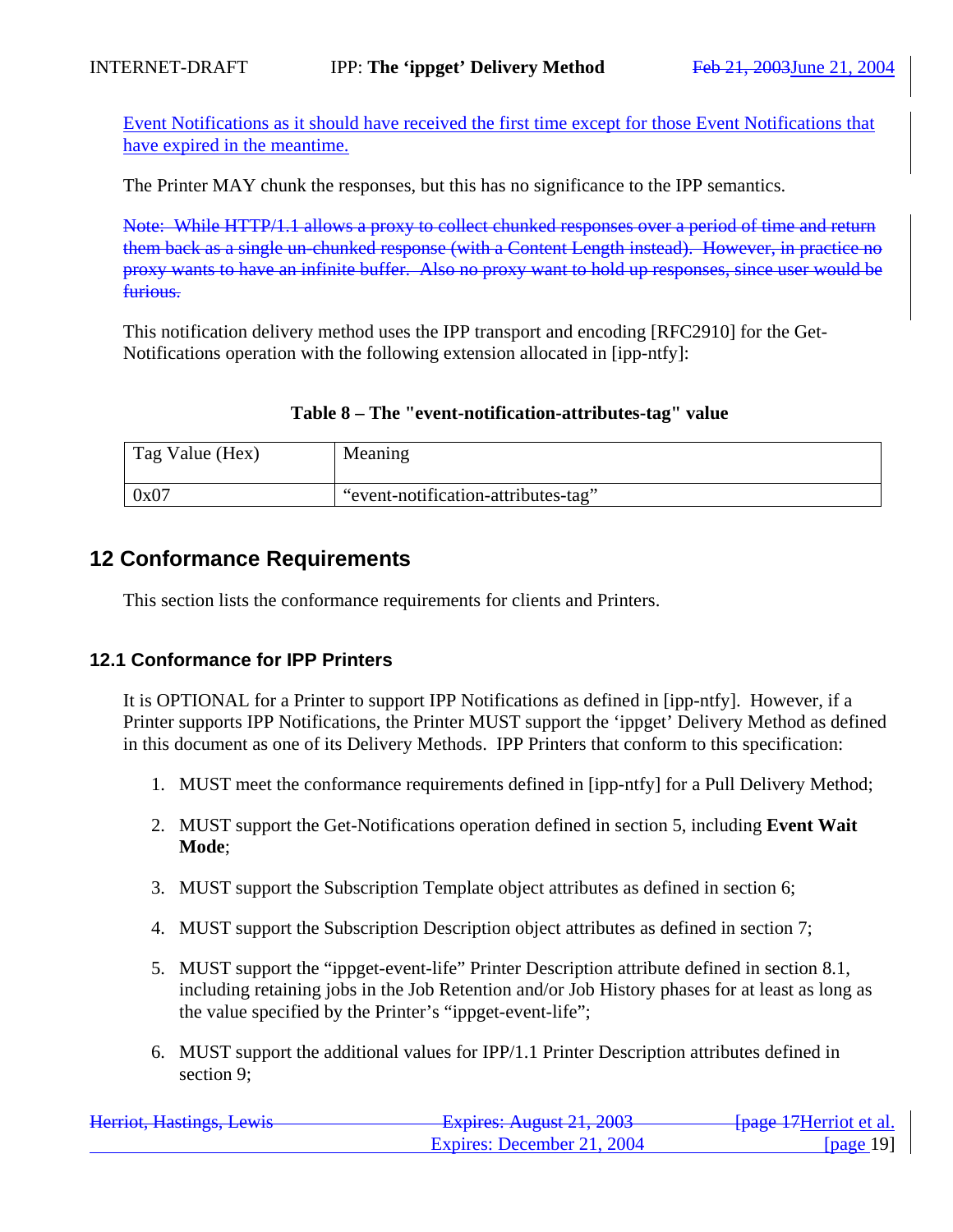- 7. MUST support the 'successful-ok-events-complete' status code as described in section 10.1;
- 8. MUST listen for the IPP Get-Notifications operation requests on IANA-assigned well-known port 631, unless explicitly configured by system administrators or site policies;
- 9. SHOULD NOT listen for IPP Get-Notifications operation requests on any other port, unless explicitly configured by system administrators or site policies.
- 10. MUST meet the security conformance requirements as stated in section 18.4.

### **12.2 Conformance for IPP Clients**

It is OPTIONAL for an IPP Client to support IPP Notifications as defined in [ipp-ntfy]. However, if a client supports IPP Notifications, the client MUST support the 'ippget' Delivery Method as defined in this document as one of its Delivery Methods. IPP Clients that conform to this specification:

- 1. MUST create Subscription Objects by sending Subscription Creation operation requests containing the "notify-pull-method" attribute (as opposed to the "notify-recipient-uri" attribute) using the 'ippget' keyword value (see sections 6.1 and 15.2);
- 2. MUST send IPP Get-Notifications operation requests (see section 5.1) via the port specified in the associated 'ipp' URL (if present) or otherwise via IANA assigned well-known port 631;
- 3. MUST convert the associated 'ipp' URLs for use in IPP Get-Notifications operation to their corresponding 'http' URL forms for use in the HTTP layer according to the rules in section 5 "IPP URL Scheme" in [RFC2910].
- 4. MUST meet the security conformance requirements as stated in section 18.5.

## **13 Normative References**

[ipp-ntfy]

Herriot, R., and T. Hastings, "Internet Printing Protocol/1.1: IPP Event Notifications and Subscriptions", <draft-ietf-ipp-not-spec-11.txt>, February 21, 2003.<draft-ietf-ipp-not-spec-12.txt>, June 21, 2004.

#### [RFC2119]

S. Bradner, "Key words for use in RFCs to Indicate Requirement Levels", RFC 2119 , March 1997

[RFC2910]

Herriot, R., Butler, S., Moore, P., and R. Tuner, "Internet Printing Protocol/1.1: Encoding and Transport", RFC 2910, September 2000.

#### [RFC2911]

deBry, R., Hastings, T., Herriot, R., Isaacson, S., and P. Powell, "Internet Printing Protocol/1.1: Model and Semantics", RFC 2911, September 2000.

| Harriot Hactings Lawis<br>Helliot, Hastiligs, Lewis | $F$ $\frac{1}{2}$ $\frac{1}{2}$ $\frac{1}{2}$ $\frac{1}{2}$ $\frac{1}{2}$ $\frac{1}{2}$ $\frac{1}{2}$ $\frac{1}{2}$ $\frac{1}{2}$ $\frac{1}{2}$ $\frac{1}{2}$ $\frac{1}{2}$ $\frac{1}{2}$ $\frac{1}{2}$ $\frac{1}{2}$ $\frac{1}{2}$ $\frac{1}{2}$ $\frac{1}{2}$ $\frac{1}{2}$ $\frac{1}{2}$ $\frac{1}{2}$ $\frac{1}{2$<br><del>Lapnes. August 21, 2003</del> | <del>fpage 17</del> Herriot et al. |
|-----------------------------------------------------|--------------------------------------------------------------------------------------------------------------------------------------------------------------------------------------------------------------------------------------------------------------------------------------------------------------------------------------------------------------|------------------------------------|
|                                                     | Expires: December 21, 2004                                                                                                                                                                                                                                                                                                                                   | [page $20$ ]                       |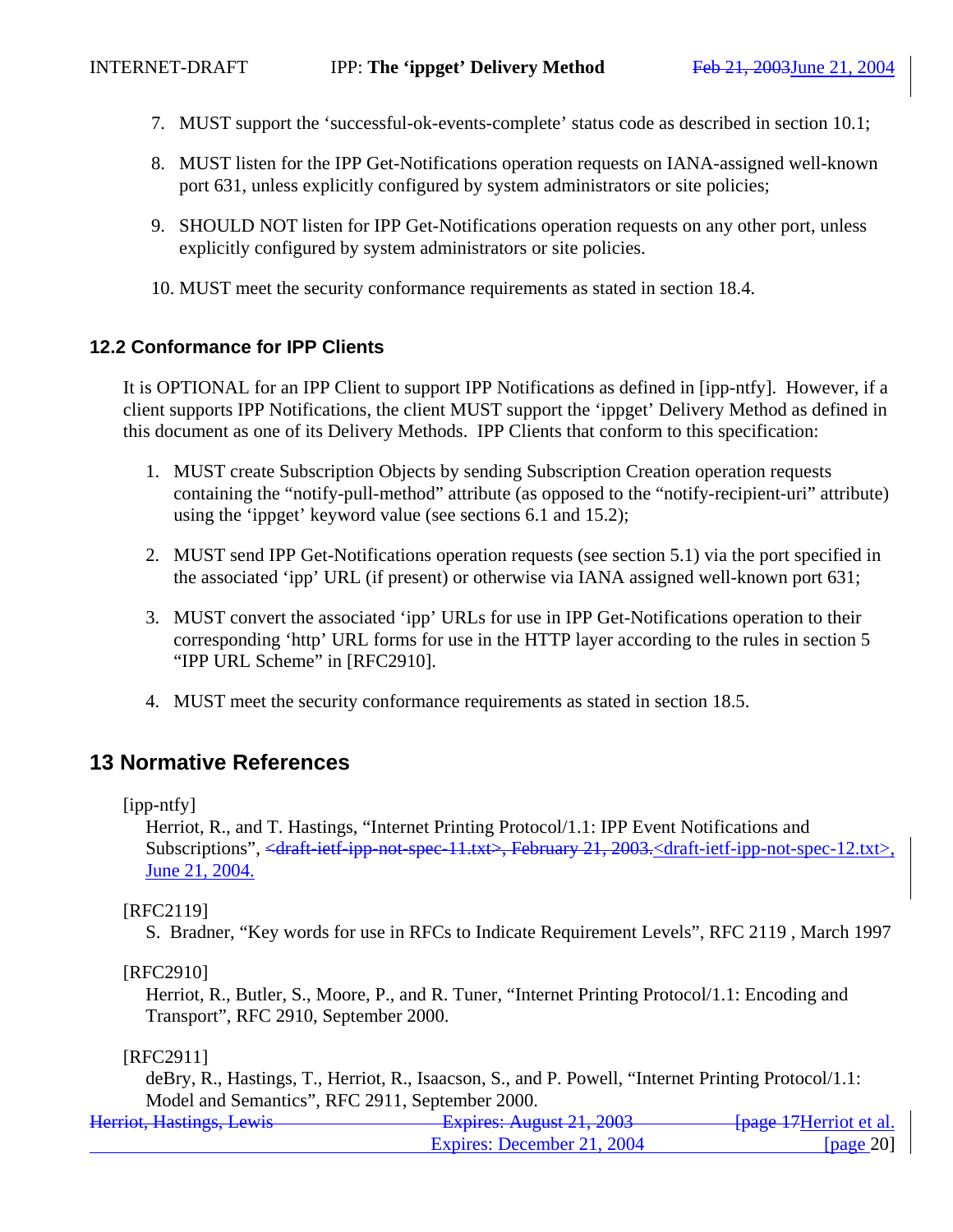## **14 Informative References**

### [notify-req]

Hastings, T., deBry, R., and H. Lewis, "Internet Printing Protocol (IPP): Requirements for IPP Notifications"**, <**draft-ietf-ipp-not-06.txt>, work in progress, July 17, 2001.**<**draft-ietf-ipp-not-07.txt>, June 21, 2004.

### [RFC2565]

Herriot, R., Butler, S., Moore, P., and R. Turner, "Internet Printing Protocol/1.0: Encoding and Transport", RFC 2565, April 1999.

### [RFC2566]

R. deBry, T. Hastings, R. Herriot, S. Isaacson, and P. Powell, "Internet Printing Protocol/1.0: Model and Semantics", RFC 2566, April 1999.

### [RFC2567]

Wright, D., "Design Goals for an Internet Printing Protocol", RFC 2567, April 1999.

### [RFC2568]

Zilles, S., "Rationale for the Structure and Model and Protocol for the Internet Printing Protocol", RFC 2568, April 1999.

### [RFC2569]

Herriot, R., Hastings, T., Jacobs, N., Martin, J., "Mapping between LPD and IPP Protocols", RFC 2569, April 1999.

#### [RFC2616]

R. Fielding, J. Gettys, J. Mogul, H. Frystyk, L. Masinter, P. Leach, T. Berners-Lee, "Hypertext Transfer Protocol - HTTP/1.1", RFC 2616, June 1999.

### [RFC2707]

Bergman, R., Hastings, T., Isaacson, S., and H. Lewis, "Job Monitoring MIB - V1.0", November 1999.

#### [RFC3196]

Hastings, T., Manros, C., Zehler, P., Kugler, C., and H. Holst, "Internet Printing Protocol/1.1: Implementer's Guide", RFC3196, November 2001.

## **15 IANA Considerations**

This section contains the exact information for IANA to add to the IPP Registries according to the procedures defined in RFC 2911 [RFC2911] section 6. The resulting registrations will be published in the http://www.iana.org/assignments/ipp-registrations registry.

*Note to RFC Editors: Replace RFC NNNN below with the RFC number for this document, so that it accurately reflects the content of the information for the IANA Registry.*

| Harriot Hactings Lawis<br>Hennot, Hastings, Lewis | $F$ Fynires: August 21, 2003 | <del>[page 17</del> Herriot et al. |
|---------------------------------------------------|------------------------------|------------------------------------|
|                                                   | Expires: December 21, 2004   | [page 21]                          |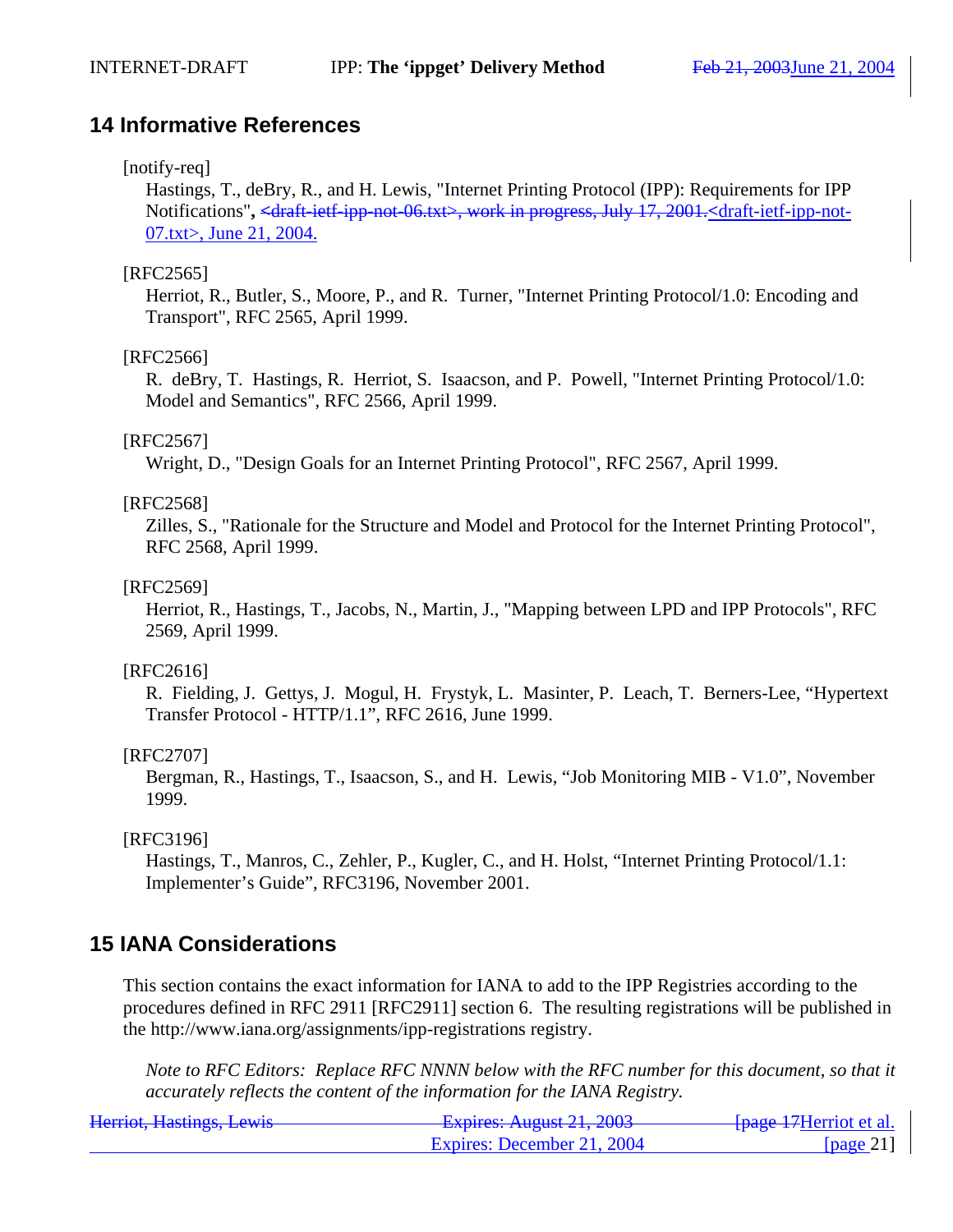### **15.1 Attribute Registrations**

The following table lists the attributes defined in this document. This is to be registered according to the procedures in RFC 2911 [RFC2911] section 6.2.

| Printer Description attributes:     | Reference Section   |          |
|-------------------------------------|---------------------|----------|
|                                     |                     | ________ |
| ippget-event-life (integer(15:MAX)) | $[$ RFCNNNN $]$ 8.1 |          |

### **15.2 Delivery Method and Additional keyword attribute value registrations for existing attributes**

This section lists additional keyword attribute value registrations for use with existing attributes defined in other documents. These are to be registered according to the procedures in RFC 2911 [RFC2911] section 6.1. According to [ipp-ntfy] section 24.7.3, Pull Delivery Method registrations are the keyword attribute value registrations for the "notify-pull-method" and "notify-pull-methodsupported" attributes.

Attribute (attribute syntax) Values and the section of the Section of the Section of the Section of the Section of the Section of the Section ----------------------- --------- ------ notify-pull-method (type2 keyword) [ipp-ntfy] 5.3.2 notify-pull-method-supported (1setOf type2 keyword) [ipp-ntfy] 5.3.2.1 ippget [RFCNNNN] 9.1

#### **15.3 Additional enum attribute values**

The following table lists the enum attribute values defined in this document. These are to be registered according to the procedures in RFC 2911 [RFC2911] section 6.1.

|       | Attribute (attribute syntax) |                                   |                  |         |
|-------|------------------------------|-----------------------------------|------------------|---------|
| Value | Name                         |                                   | Reference        | Section |
|       |                              |                                   |                  |         |
|       |                              | operations-supported (type2 enum) | [RFC2911] 4.4.15 |         |
|       | 0x001C Get-Notifications     |                                   | [RFCNNNN]        | 9.2     |

### **15.4 Operation Registrations**

The following table lists the operations defined in this document. This is to be registered according to the procedures in RFC 2911 [RFC2911] section 6.4.

| Operations:                                                   |                                                               | Reference | Section                            |
|---------------------------------------------------------------|---------------------------------------------------------------|-----------|------------------------------------|
|                                                               |                                                               |           |                                    |
| Get-Notifications                                             |                                                               | [RFCNNNN] | ь.                                 |
| Harriot Hactings Lawis<br><del>fichiol, maslings, lowis</del> | $F$ vnirac: August 21, 2003<br><u> LAUTRE Ruguel 41, 4000</u> |           | <del>[page 17</del> Herriot et al. |

Expires: December 21, 2004 [page 22]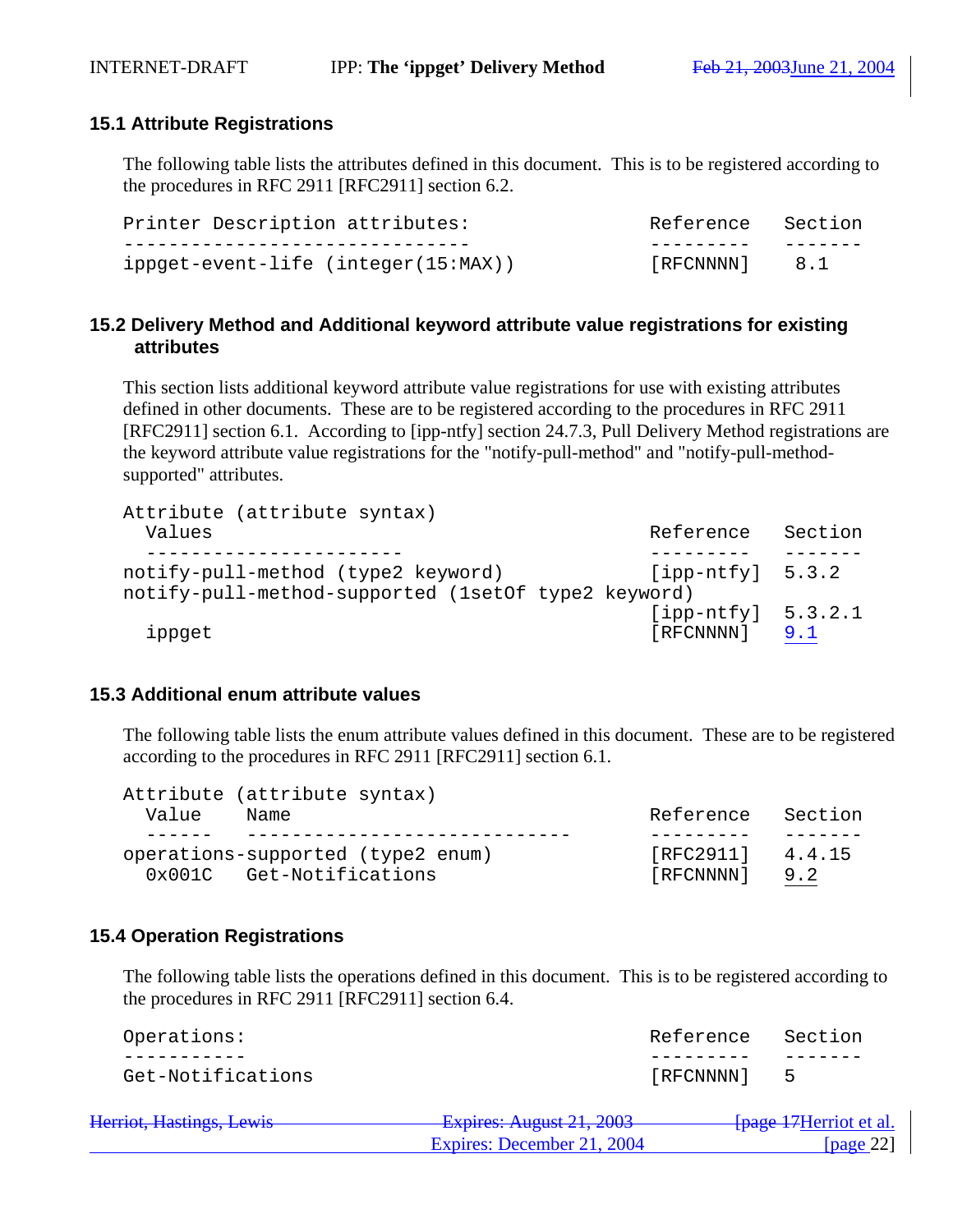### **15.5 Status code Registrations**

The following table lists the status codes defined in this document. This is to be registered according to the procedures in RFC 2911 [RFC2911] section 6.6.

| Status codes:                          | Reference Section    |  |
|----------------------------------------|----------------------|--|
|                                        |                      |  |
| successful-ok-events-complete (0x0007) | $[$ RFCNNNN $]$ 10.1 |  |

## **16 Intellectual Property**

The IETF takes no position regarding the validity or scope of any intellectual property or other rights that might be claimed to pertain to the implementation or use of the technology described in this document or the extent to which any license under such rights might or might not be available; neither does it represent that it has made any effort to identify any such rights. Information on the IETF's procedures with respect to rights in standards-track and standards-related documentation can be found in RFC 2028. Copies of claims of rights made available for publication and any assurances of licenses to be made available, or the result of an attempt made to obtain a general license or permission for the use of such proprietary rights by implementers or users of this specification can be obtained from the IETF Secretariat.

The IETF invites any interested party to bring to its attention any copyrights, patents or patent applications, or other proprietary rights which may cover technology that may be required to practice this standard. Please address the information to the IETF Executive Director.

## **17 Internationalization Considerations**

The IPP Printer MUST localize the "notify-text" attribute as specified in section 14 of [ipp-ntfy].

In addition, when the client receives the Get-Notifications response, it is expected to localize the attributes that have the 'keyword' attribute syntax according to the charset and natural language requested in the Get-Notifications request.

## **18 Security Considerations**

The IPP Model and Semantics document [RFC2911 section 8] discusses high-level security requirements (Client Authentication, Server Authentication and Operation Privacy). The IPP Transport and Encoding document [RFC2910 section 8] discusses the security requirements for the IPP protocol. Client Authentication is the mechanism by which the client proves its identity to the server in a secure manner. Server Authentication is the mechanism by which the server proves its identity to the client in a secure manner. Operation Privacy is defined as a mechanism for protecting operations from eavesdropping.

| Herriot, Hastings, Lewis | $F$ $\frac{1}{2}$ $\frac{1}{2}$ $\frac{1}{2}$ $\frac{1}{2}$ $\frac{1}{2}$ $\frac{1}{2}$ $\frac{1}{2}$ $\frac{1}{2}$ $\frac{1}{2}$ $\frac{1}{2}$ $\frac{1}{2}$ $\frac{1}{2}$ $\frac{1}{2}$ $\frac{1}{2}$ $\frac{1}{2}$ $\frac{1}{2}$ $\frac{1}{2}$ $\frac{1}{2}$ $\frac{1}{2}$ $\frac{1}{2}$ $\frac{1}{2}$ $\frac{1}{2$<br><del>12лрнев. Андизі 21, 2003</del> | <del>fpage 17</del> Herriot et al. |
|--------------------------|---------------------------------------------------------------------------------------------------------------------------------------------------------------------------------------------------------------------------------------------------------------------------------------------------------------------------------------------------------------|------------------------------------|
|                          | Expires: December 21, 2004                                                                                                                                                                                                                                                                                                                                    | [ $page 23$ ]                      |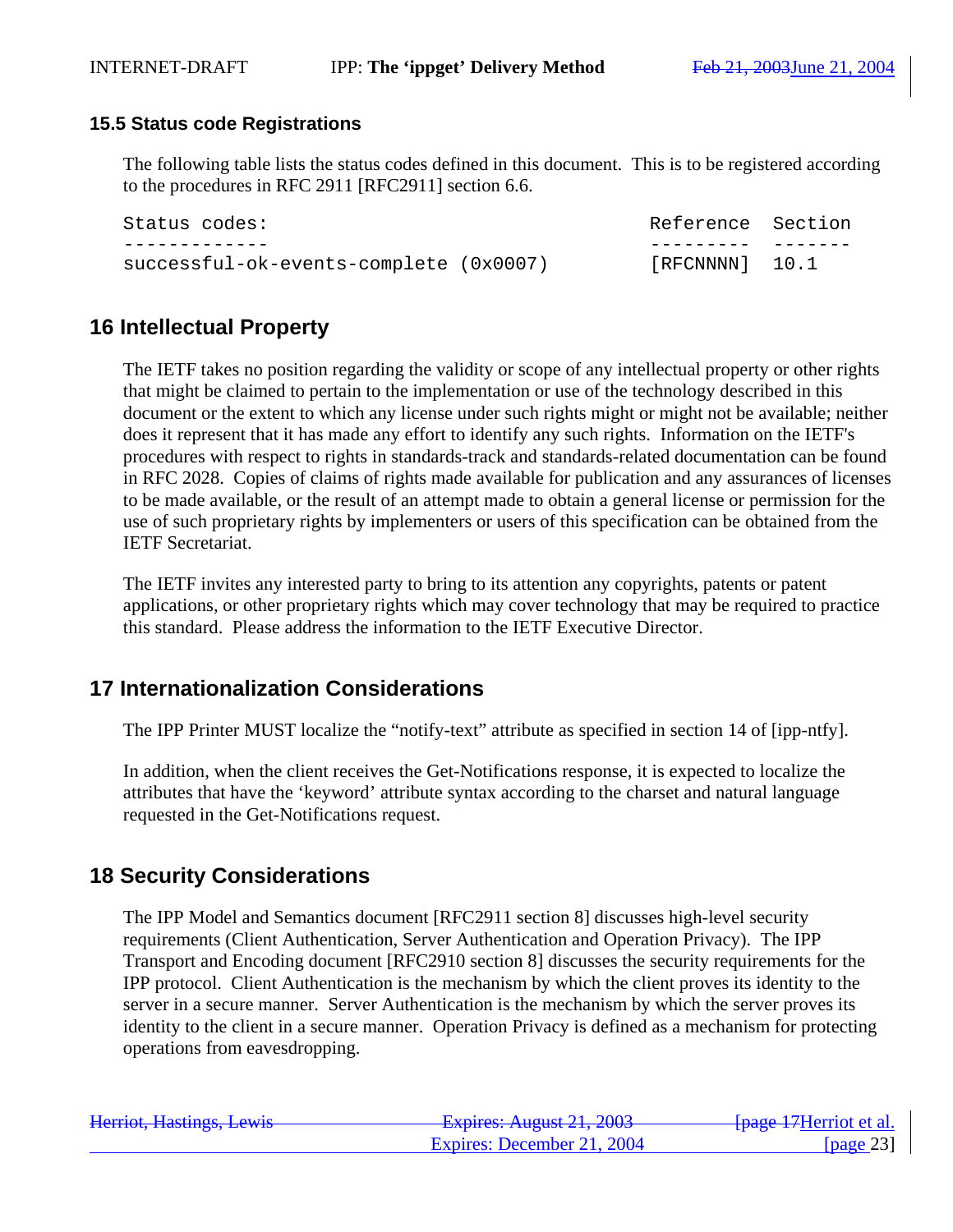The 'ippget' Delivery Method with its Get-Notifications operations leverages the security mechanism that are used in IPP/1.1 [RFC2910 and RFC2911] without adding any additional security mechanisms in order to maintain the same security support as IPP/1.1.

The access control model for the Get-Notifications operation defined in this document is the same as the access control model for the Get-Job-Attributes operation (see [RFC2911] section 3.2.6). The primary difference is that a Get-Notifications operation is directed at Subscription Objects rather than at Job objects, and a returned attribute group contains Event Notification attributes rather than Job object attributes.

### **18.1 Notification Recipient client access rights**

The Notification Recipient client MUST have the following access rights to the Subscription object(s) targeted by the Get-Notifications operation request:

The authenticated user (see [RFC2911] section 8.3) performing this operation MUST be (1) the owner of each Subscription Object identified by the "notify-subscription-ids" operation attribute (see section 5.1.1), (2) an operator or administrator of the Printer (see [RFC2911] Sections 1 and 8.5), or (3) be otherwise authorized by the Printer's administrator-configured security policy to request Event Notifications from the target Subscription Object(s). Furthermore, the Printer's security policy MAY limit the attributes returned by the Get-Notifications operation, in a manner similar to the Get-Job-Attributes operation (see [RFC2911] end of section 3.3.4.2).

### **18.2 Printer security threats**

Because the Get-Notifications operation is sent in the same direction as Job Creation operations, usually by the same client, this Event Notification Delivery Method poses no additional authentication, authorization, privacy, firewall, or port assignment issues above those for the IPP Get-Job-Attributes and Get-Printer-Attributes operations (see [RFC2911] sections 3.2.6 and 3.2.5).

#### **18.3 Notification Recipient security threats**

Unwanted Events Notifications (spam): Unlike Push Event Notification Delivery Methods in which the IPP Printer initiates the Event Notification, with the Pull Delivery Method defined in this document, the Notification Recipient is the client who initiates the Get-Notifications operation (see section 5). Therefore, there is no chance of "spam" notifications with this method.

Note: when a client stays connected to a Printer using the Event Wait Mode (see section 5.1.3) in order to receive Event Notifications as they occur, such a client can close down the IPP connection at any time, and so can avoid future unwanted Event Notifications at any time.

It is true that client has control about whether to ask for Event Notifications. However, if the client subscribes to an event, and does a Get-Notifications request, the client gets all events for the Subscription Object in the sequence number range (see section 5.1.2), not just the ones the client

| Harriot Hactings Lawis<br>Hemot, Hastings, Lewis | $F$ Fynires: August 21, 2003<br>$T^*$ | <del>fpage 17</del> Herriot et al. |
|--------------------------------------------------|---------------------------------------|------------------------------------|
|                                                  | Expires: December 21, 2004            | [ $page 24$ ]                      |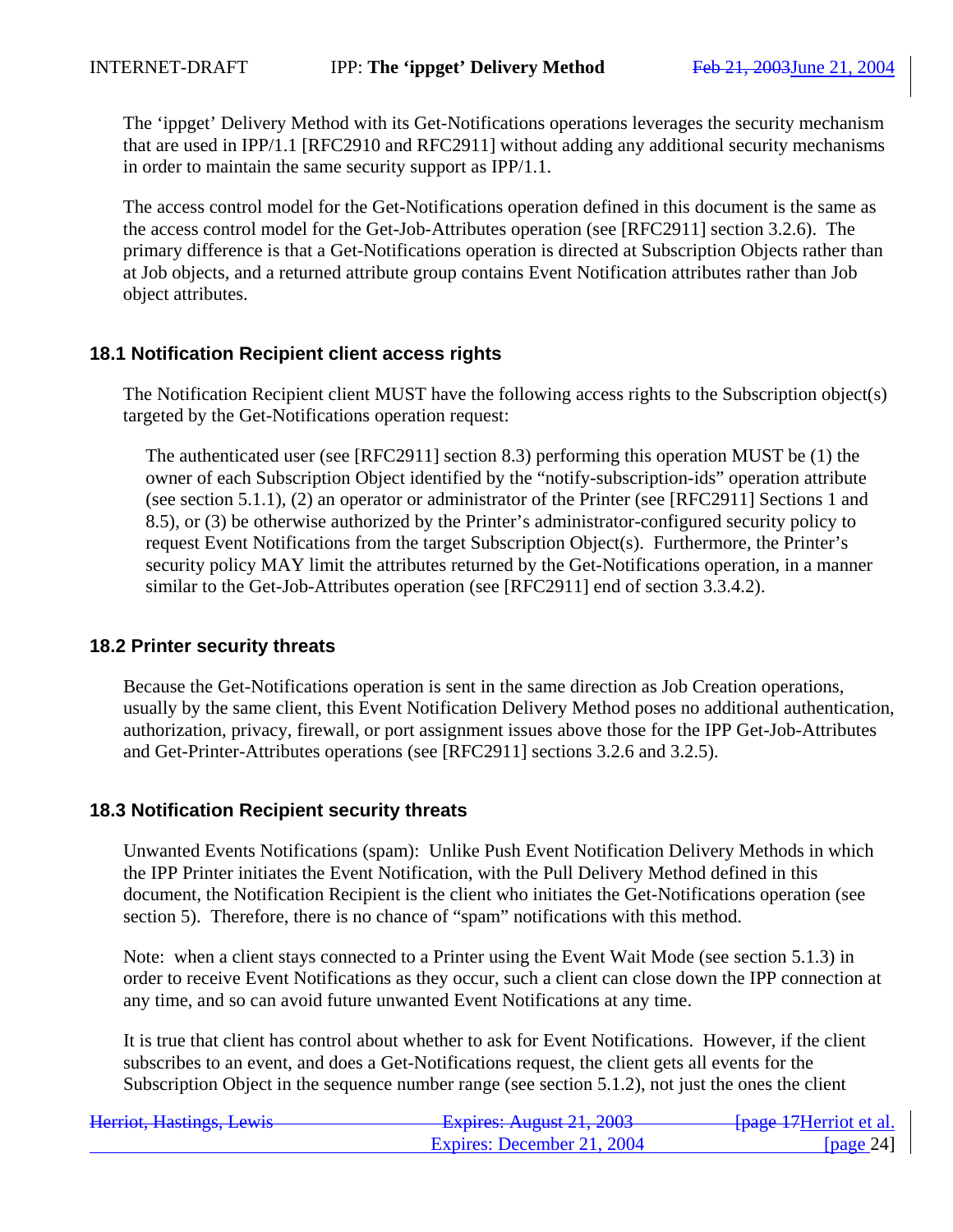wants. If a client subscribes to a Per-Printer Subscription job event, such as 'job-completed', and someone then starts and cancels thousands of jobs, the client would have to receive these events in addition to the ones the client is interested in. A client can protect itself better by subscribing to his own jobs using a Per-Job Subscription, rather than creating a Per-Printer subscription whose Job events apply to all jobs.

### **18.4 Security requirements for Printers**

For the Get-Notifications operation defined in this document, the same Printer conformance requirements apply for supporting and using Client Authentication, Server Authentication and Operation Privacy as stated in [RFC2910] section 8 for all IPP operations.

#### **18.5 Security requirements for clients**

For the Get-Notifications operation defined in this document, the same client conformance requirements apply for supporting and using Client Authentication, Server Authentication and Operation Privacy as stated in [RFC2910] section 8 for all IPP operations.

## **19 Contributors**

Carl Kugler and Harry Lewis contributed the basic idea of in-band "smart polling" coupled with multiple responses for a single operation on the same connection, one response for each event as it occurs. Without their continual persuasion, we would not have arrived at this Delivery Method specification and would not have been able to agree on a single REQUIRED Delivery Method for IPP.

Carl Kugler IBM P.O. Box 1900 Boulder, CO 80301-9191

Phone: Fax: e-mail: kugler@us.ibm.com

| Harriot Hactings Lawis<br>Hemot, Hastings, Lewis | $F$ Fynires: August 21, 2003<br>$T^*$ | <del>fpage 17</del> Herriot et al. |
|--------------------------------------------------|---------------------------------------|------------------------------------|
|                                                  | Expires: December 21, 2004            | [ $page 25$ ]                      |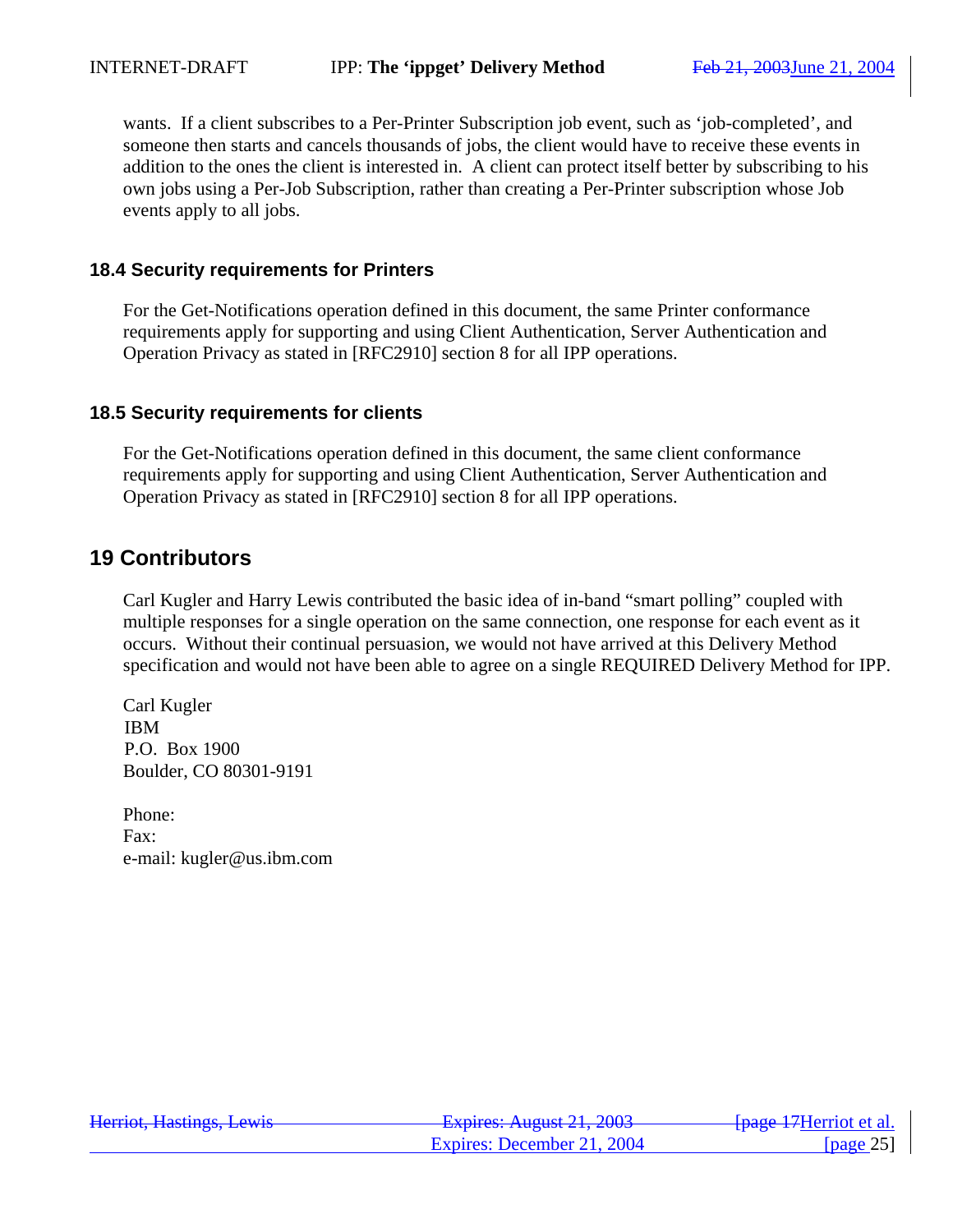## **20 Authors' Addresses**

Robert Herriot Global Workflow Solutions 706 Colorado Ave. Palo Alto, CA 94303

Phone: 650-327-4466 Fax: 650-327-4466650-324-4000 email: bob@herriot.com

Thomas N. Hastings Xerox Corporation 737 Hawaii St. ESAE 231 El Segundo CA 90245

Phone: 310-333-6413 Fax: 310-333-5514 email: hastings@cp10.es.xerox.com

Harry Lewis IBM P.O. Box 1900 Boulder, CO 80301-9191

Phone: 303-924-5337 FAX: e-mail: harryl@us.ibm.com

IPP Web Page: http://www.pwg.org/ipp/ IPP Mailing List: ipp@pwg.org

To subscribe to the ipp mailing list, send the following email:

1) send it to majordomo@pwg.org

2) leave the subject line blank

3) put the following two lines in the message body: subscribe ipp

end

Implementers of this specification document are encouraged to join the IPP Mailing List in order to participate in any discussions of clarification issues and review of registration proposals for additional attributes and values. In order to reduce spam the mailing list rejects mail from non-subscribers, so you must subscribe to the mailing list in order to send a question or comment to the mailing list.

| Harriot Hactings Lawis<br>Hemot, Hastings, Lewis | Evnirac: $\Lambda$ ugust 21. 2003.<br>$\text{Lapireb. The graph } \text{Lip.}$ | <del>[page 17</del> Herriot et al. |
|--------------------------------------------------|--------------------------------------------------------------------------------|------------------------------------|
|                                                  | Expires: December 21, 2004                                                     | [ $page 26$ ]                      |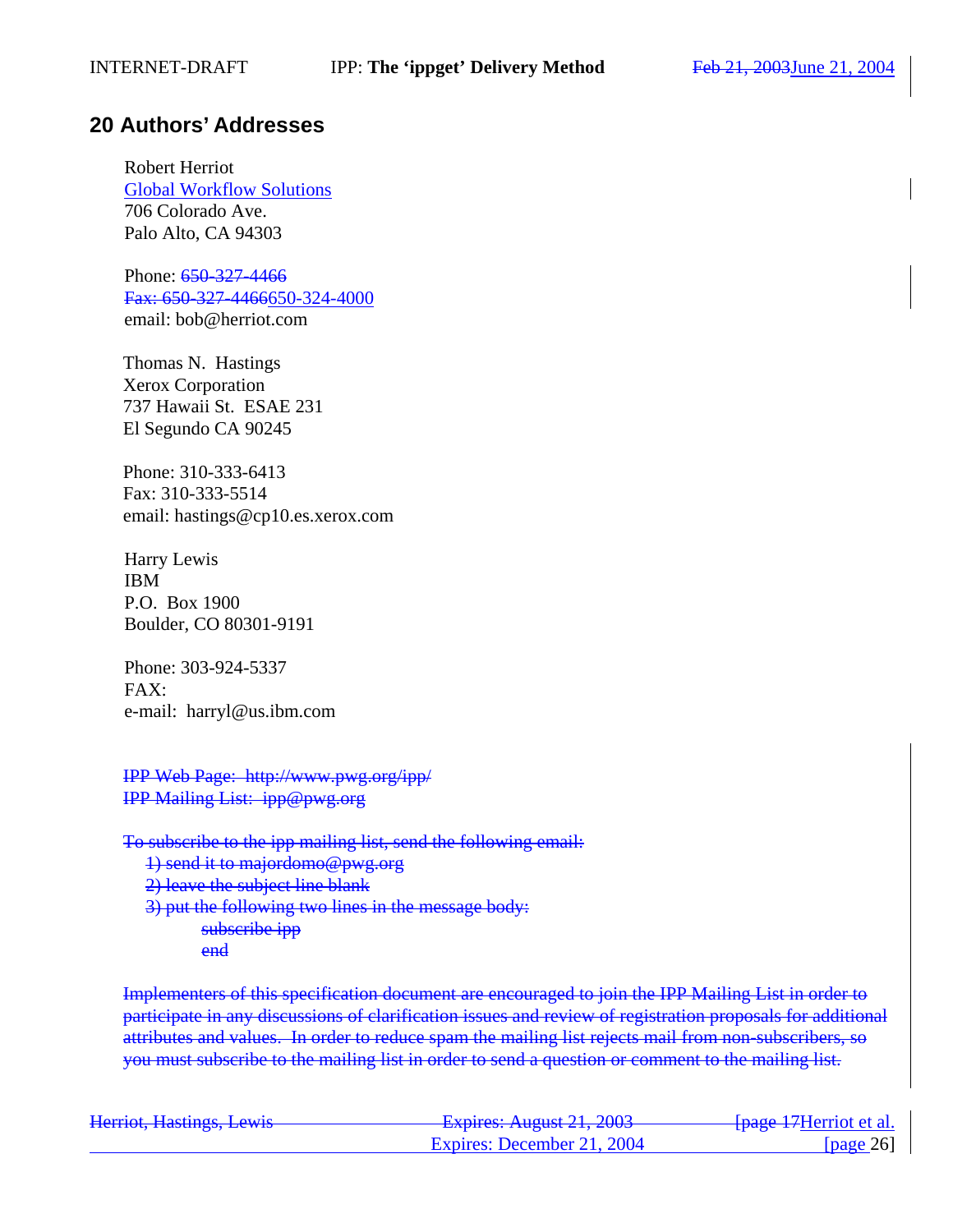## **21 Description of Base IPP documents (Informative)**

The base set of IPP documents includes:

Design Goals for an Internet Printing Protocol [RFC2567] Rationale for the Structure and Model and Protocol for the Internet Printing Protocol [RFC2568] Internet Printing Protocol/1.1: Model and Semantics [RFC2911] Internet Printing Protocol/1.1: Encoding and Transport [RFC2910] Internet Printing Protocol/1.1: Implementer's Guide [RFC3196] Mapping between LPD and IPP Protocols [RFC2569]

The "Design Goals for an Internet Printing Protocol" document takes a broad look at distributed printing functionality, and it enumerates real-life scenarios that help to clarify the features that need to be included in a printing protocol for the Internet. It identifies requirements for three types of users: end users, operators, and administrators. It calls out a subset of end user requirements that are satisfied in IPP/1.0. A few OPTIONAL operator operations have been added to IPP/1.1.

The "Rationale for the Structure and Model and Protocol for the Internet Printing Protocol" document describes IPP from a high level view, defines a roadmap for the various documents that form the suite of IPP specification documents, and gives background and rationale for the IETF working group's major decisions.

The "Internet Printing Protocol/1.1: Model and Semantics" document describes a simplified model with abstract objects, their attributes, and their operations that are independent of encoding and transport. It introduces a Printer and a Job object. The Job object optionally supports multiple documents per Job. It also addresses security, internationalization, and directory issues.

The "Internet Printing Protocol/1.1: Encoding and Transport" document is a formal mapping of the abstract operations and attributes defined in the model document onto HTTP/1.1 [RFC2616]. It defines the encoding rules for a new Internet MIME media type called "application/ipp". This document also defines the rules for transporting over HTTP a message body whose Content-Type is "application/ipp". This document defines the 'ipp' scheme for identifying IPP printers and jobs.

The "Internet Printing Protocol/1.1: Implementer's Guide" document gives insight and advice to implementers of IPP clients and IPP objects. It is intended to help them understand IPP/1.1 and some of the considerations that may assist them in the design of their client and/or IPP object implementations. For example, a typical order of processing requests is given, including error checking. Motivation for some of the specification decisions is also included.

The "Mapping between LPD and IPP Protocols" document gives some advice to implementers of gateways between IPP and LPD (Line Printer Daemon) implementations.

## **22 Full Copyright Statement**

Copyright (C) The Internet Society (2003). All Rights Reserved.

Herriot, Hastings, Lewis **Expires: August 21, 2003** [page 17Herriot et al.] This document and translations of it may be copied and furnished to others, and derivative works that comment on or otherwise explain it or assist in its implementation may be prepared, copied, published

| $-$ - $\frac{1}{2}$ - $\frac{1}{2}$ - $\frac{1}{2}$ - $\frac{1}{2}$ - $\frac{1}{2}$ - $\frac{1}{2}$ - $\frac{1}{2}$ - $\frac{1}{2}$ - $\frac{1}{2}$ - $\frac{1}{2}$ |              |
|---------------------------------------------------------------------------------------------------------------------------------------------------------------------|--------------|
| Expires: December 21, 2004                                                                                                                                          | [page $27$ ] |
|                                                                                                                                                                     |              |